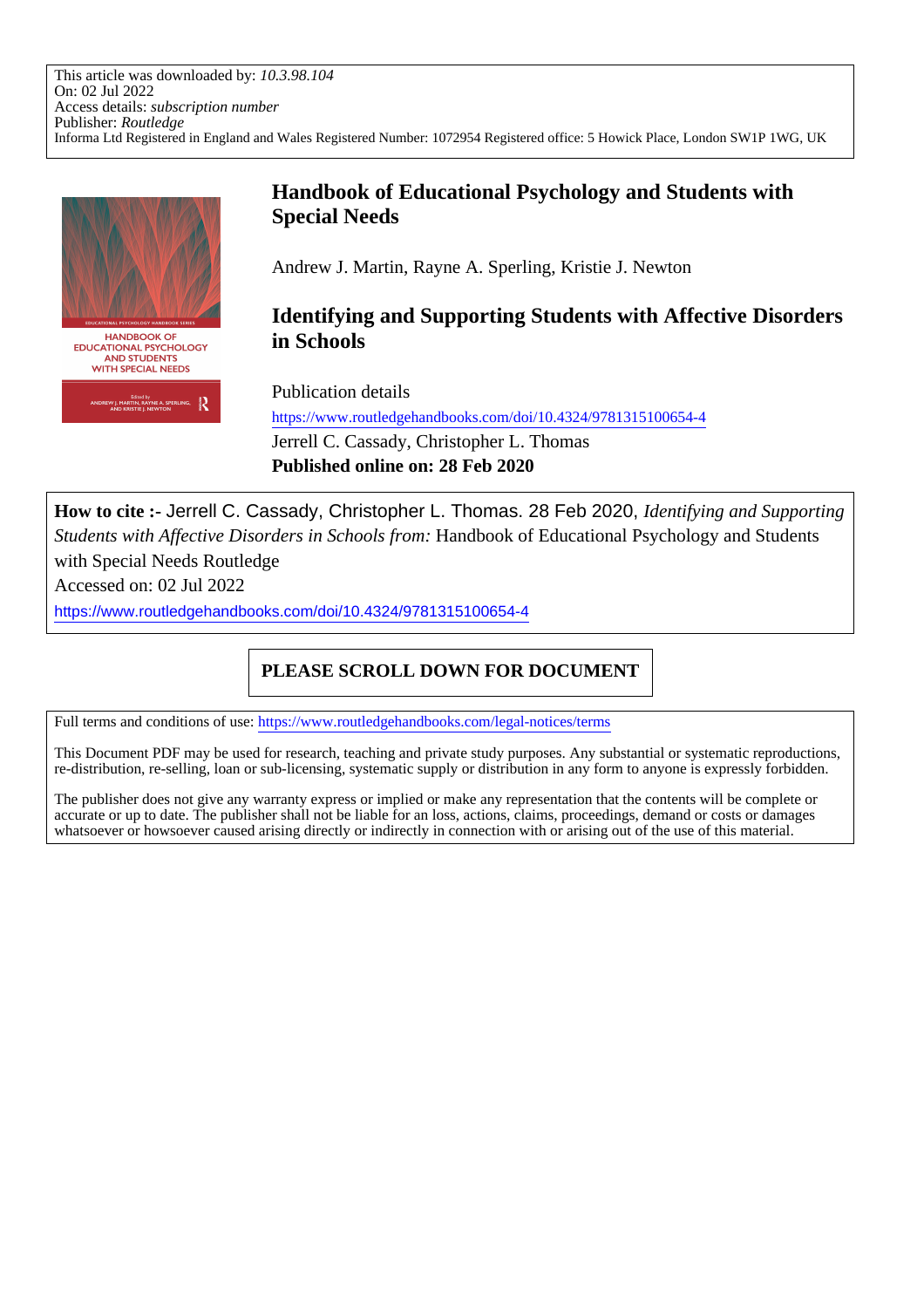# 3

# **IDENTIFYING AND SUPPORTING STUDENTS WITH AFFECTIVE DISORDERS IN SCHOOLS**

**Academic Anxieties and Emotional Information Processing**

*Jerrell C. Cassady and Christopher L. Thomas*

The overarching professional mission of school leaders, teachers, and support staff is to develop and maintain environments and learning events supportive of long-term academic success for students with differing levels of ability and unique challenges. Despite their best efforts, students' abilities to thrive in standard educational settings are routinely disrupted by negative affective experiences triggered by stressors within or beyond the academic environment (Pekrun, 2006; Putwain, 2007; Thomas, Cassady, & Heller, 2017). Available data suggest that anywhere between 20 and 45% of students will experience debilitating anxiety, depression, or a similar emotional disorder at some point during their academic career – with incidence rates increasing along the developmental trajectory (Greenberg, Domitrovich, & Bumbarger, 1999; Kessler, Berglund, Demler, Jin, & Walters, 2005). To assist learners at risk for maladaptive affective responses, schools must make use of methods supporting the accurate and timely detection of such students who would benefit from targeted intervention, reasonable accommodations, or course modifications. In the sections that follow, we outline the current state of screening methods for students with emotional and behavioral disorders, discuss how current diagnostic frameworks often fail to meet the changing and diverse needs of learners, and articulate a model that can be used by school personnel to detect and support students who struggle to effectively navigate emotionally laden and potentially challenging academic settings.

# **CHARACTERISTICS OF EMOTIONAL DISTURBANCE**

The detection of students with emotional and behavioral disorders in the United States education system is guided by definitions and guidelines detailed in the U.S. Individuals with Disabilities Act (Individuals with Disabilities Education Act, 2004).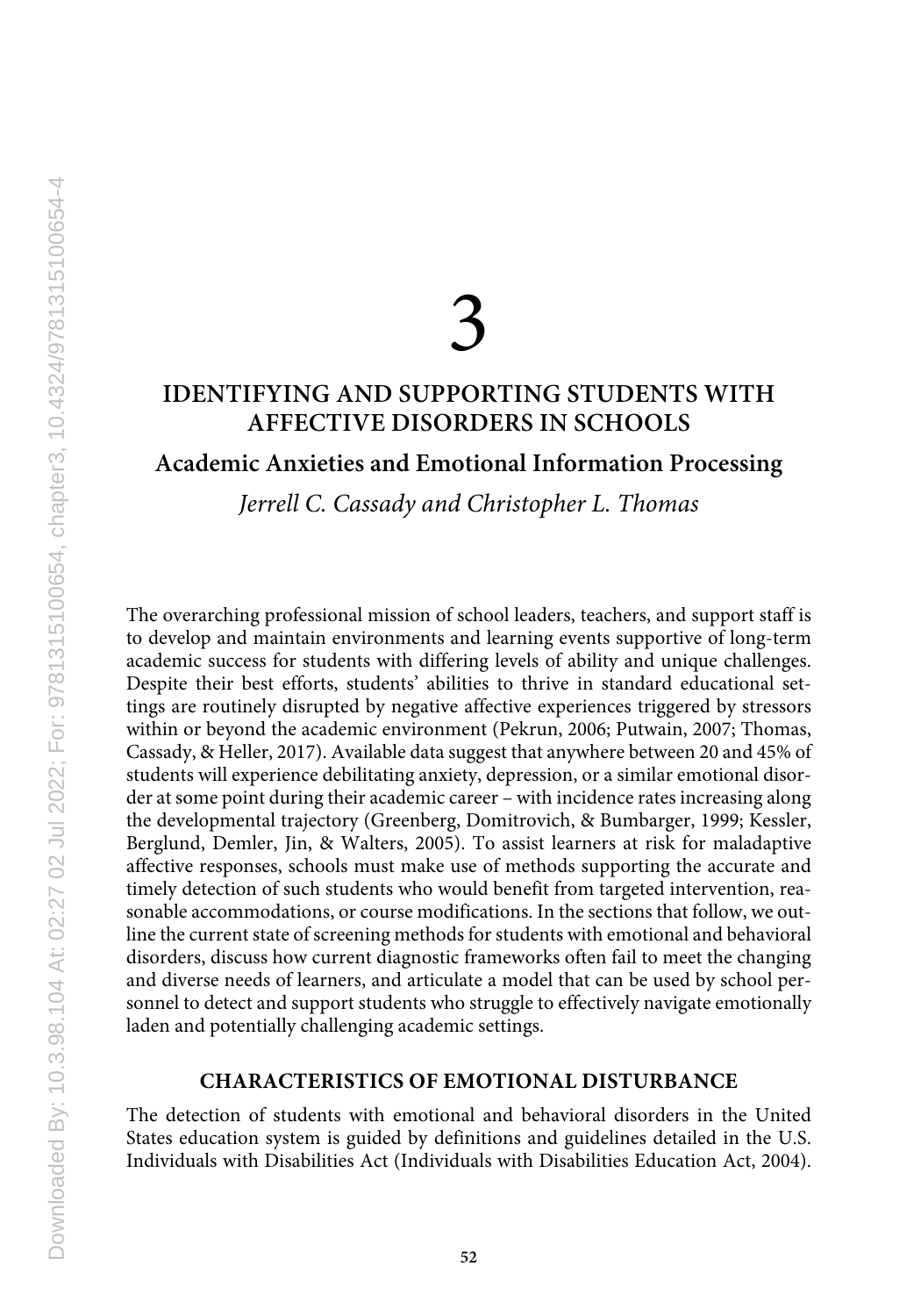According to the Individuals with Disabilities Education Act (2004), emotional disturbance is defined as:

a condition exhibiting one or more of the following characteristics over a long period of time and to a marked degree that adversely affects a child's educational performance: (1) an inability to learn that cannot be explained by intellectual, sensory, or health factors, (2) an inability to build or maintain satisfactory interpersonal relationships with peers and teachers, (3) inappropriate types of behavior or feelings under normal circumstances, (4) a general pervasive mood of unhappiness or depression, and/or (5) a tendency to develop physical symptoms or fears associated with personal or school problems.

(https://sites.ed.gov/idea/regs/b/a/300.8/c/4)

Although the Individuals with Disabilities Education Act (2004) was developed to ensure students with emotional and behavioral disorders are not denied access to quality educational opportunities, educators and special needs support staff have expressed frustration over the definition of emotional disturbance, arguing the vague and subjective nature of the characteristics listed often interfere with the effective detection of at-risk students (Walker, Nishioka, Zeller, Severson, & Feil, 2000).

The ambiguity surrounding the defining characteristics of emotional disturbance is exacerbated upon consideration of cross-cultural comparisons of the practices that are used to identify students struggling with emotional and behavioral issues. For instance, in response to international calls to guarantee students' rights to inclusive education services, many European countries have worked to refine the diagnostic criteria used to identify students with special education needs to ensure the allocation of the resources to students at considerable risk for academic difficulties (Banks & McCoy, 2011; Chakraborti-Ghosh, Mofield, & Orellana, 2010). Despite these reform efforts, most Western countries have failed to generate an agreed upon definition of emotional disturbance – also referred to as severe emotional disability (ED), emotional difficulties, or emotionally disturbed within commonly used classification schemes – and some countries have failed to recognize students with emotional disturbance as a unique subtype of students with special education needs (Chakraborti-Ghosh et al., 2010). Further complicating discussions of definitional guidelines is evidence suggesting that efforts to establish clear definitions of emotional and behavior disturbance within many non-Western countries are still in their infancy (Chakraborti-Ghosh, 2008; Chakraborti-Ghosh et al., 2010; Mazurek & Winzer, 1994).

Despite ambiguity with the operational definition provided by the U.S. Individuals with Disabilities Education Act (2004) and classification schemes used by educators within other Western and non-Western countries, researchers and practitioners have come to a general consensus that manifestations of emotional disturbance can be parsed into two qualitatively distinct categories: internalizing and externalizing (Merrell & Walker, 2004). Students with externalizing forms of emotional disturbance routinely engage in overt behavioral patterns that disrupt the classroom environment and interfere with effective instruction (i.e., aggression, noncompliance, and delinquent behaviors; Stouthamer-Loeber & Loeber, 2002; Walker, Ramsey, & Gresham,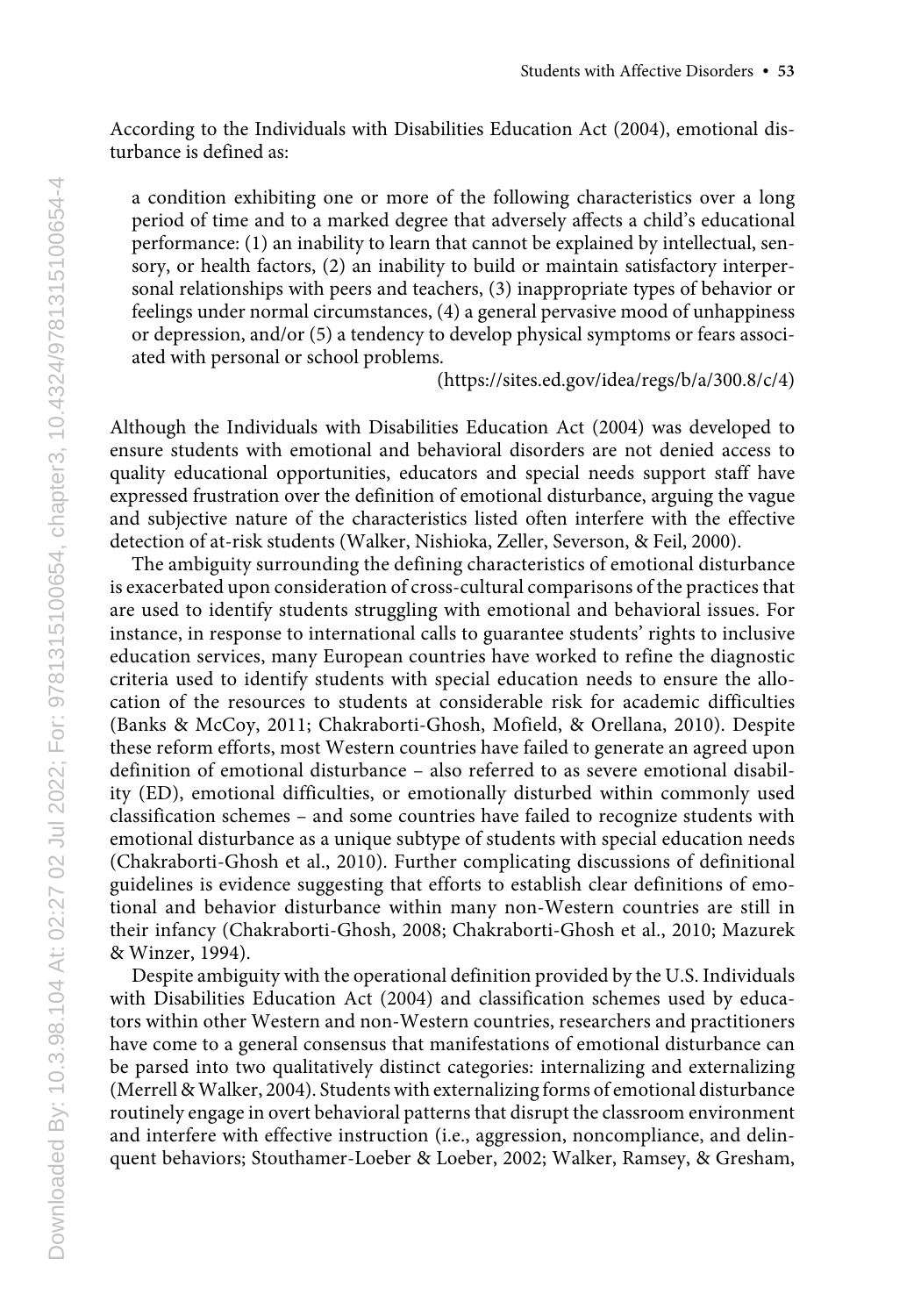2004), whereas students with internalizing forms of emotional disturbance typically exhibit inwardly focused cognitions and behaviors that contribute to academic deficits (i.e., major depressive disorder, generalized anxiety, obsessive compulsive tendencies, somatic complaints, eating disorders; Gresham & Kern, 2004; Morris, Shah, & Morris, 2002). Hue (Chapter 10, this volume) provides additional discussion of internalizing and externalizing behaviors. Given the clear impact that externalizing disorders have on learning environments and the relative ease of observation for external behaviors, there has historically been greater attention to this form of emotional disturbance. However, there is a growing and pressing level of research being devoted to internalizing disorders, prompted largely by the rising rates of identification of anxiety, depression, and related emotional disorders. The internalizing domain is where the bulk of our focus lies, but it is imperative to recognize that externalizing disorders frequently co-occur or point to more covert internalized emotional difficulties and should not be overlooked during the identification and intervention efforts (Bubier & Drabick, 2009; Martín, Granero, Domènech, & Ezpeleta, 2017).

The association between emotional disturbance and maladaptive outcomes is well established within literature focusing on the contribution of non-cognitive factors to academic success. Across their academic lives, students with emotional disturbance often struggle to master fundamental skills that are required for success (i.e., reading comprehension, written expression, mathematical reasoning; Reid, Gonzalez, Nordness, Trout, & Epstein, 210, 004; Wagner & Cameto, 2004; Wagner & Davis, 2006), receive lower grade point averages (Newman et al., 2011), fail courses at higher rates (Newman et al., 2011), and are more likely to withdraw from school prior to completion (Kaufman, Alt, & Chapman, 2004). Unfortunately, the experience of maladaptive outcomes among this population of learners is not confined to the school years and persists into adulthood. Results of large-scale, longitudinal examinations investigating students' transitions to adulthood indicate learners with emotional disturbance experience more negative employment outcomes (i.e., unemployment, underemployment, and job instability; Bullis & Cheney, 1999; Carter & Wehby, 2003; Wood & Cronin, 1999), attend college at a lower rate (Wagner & Cameto, 2004), are more likely to come into contact with the criminal justice system (U.S. Department of Health and Human Services, 1999), and engage with the community at lower rates than their non-emotionally disturbed peers (Armstrong, Dedrick, & Greenbaum, 2003).

# **FACTORS INTERFERING WITH THE IDENTIFICATION OF STUDENTS WITH EMOTIONAL DISTURBANCE**

Given the sizable population of students at risk for persistent maladaptive outcomes associated with emotional disturbances, it is critical that educators can identify at-risk learners early enough to secure formal and informal support services (e.g., academic, social, emotional). However, research repeatedly demonstrates school personnel struggle to effectively identify and support students with emotional disturbances, as illustrated by the extremely small percentage of  $K-12$  students ( $<$  5%) who are currently receiving special education services (McFarland et al., 2017).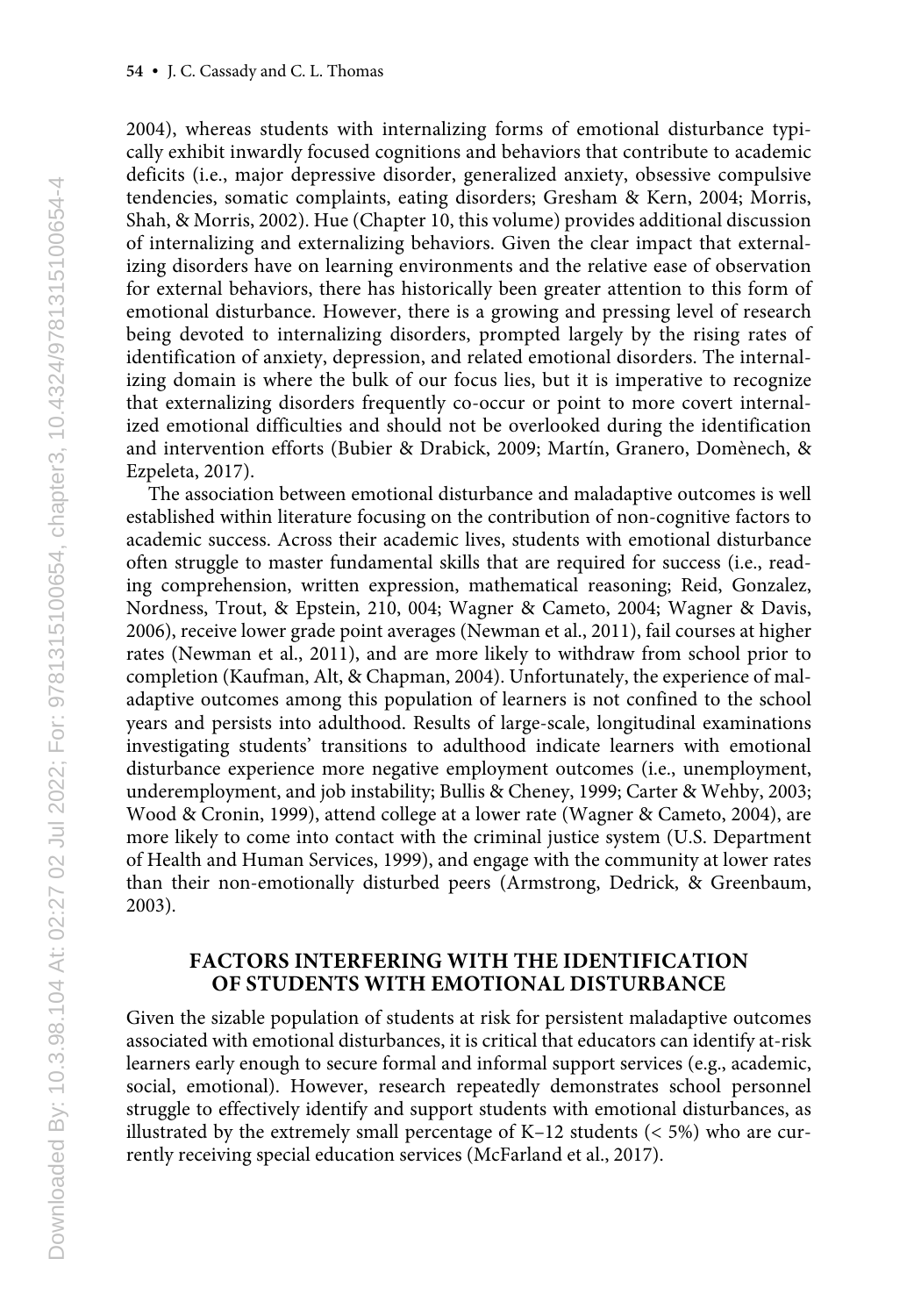#### *Low Diagnostic Training*

One likely source leading to the discrepancy between the number of children served and the number likely in need of service rests with traditional identification procedures in schools. The first step to developing an individualized educational support plan for students with emotional disorders typically relies on teacher referral to experts in special education, school psychology, or school counseling. The widespread use of teacher referral places educators in the role of gatekeepers to specialized academic diagnostic and intervention services. Unfortunately, the evidence clearly demonstrates that teachers generally have not received sufficient training to recognize and support students with internalizing emotional disorders (Hoagwood, Burns, Kiser, Ringeisen, & Schoenwald, 2001). Although teacher reports and referrals provide useful information about student behavior (e.g., frequency of behavior, location of problematic behaviors, potential environmental antecedents), experts recognize that teachers have difficulty identifying students who: (a) meet the diagnostic criteria for serious externalizing and internalizing disorders, (b) are not exhibiting current academic or behavioral problems but exhibit more covert indicators or cues that diagnosticians may identify as precursors to maladaptive outcomes, and (c) are experiencing mild or moderate impairments (Beare & Lynch, 1986). As such, we agree that teachers should be a critical part of the data collection process for identifying learners with emotional disturbances, but more systematic reviews of indicators are recommended to ensure more success in identifying students with need.

# *Imbalanced Identification of Internalized and Externalized Disorders*

Although it is clear that educators (and parents) have difficulty effectively identifying students who should be referred for assessment, the barrier is more pronounced when considering learners at risk for internalized disorders (Achenbach, McConaughy, & Howell, 1987; Bradshaw, Buckley, & Ialongo, 2008; Glaser, Calhoun, Bradshaw, Bates, & Socherman, 2001). Explanations for the lower likelihood of referral for internalized disorders generally center on the accessibility of the indicators of the disorders (i.e., externalized aggression is easier to identify than internalized depression). This inability to identify internal disorders can be attributed to both the covert nature of the symptoms and the potential that students may mask or hide their emotional difficulties for fear of stigmatization (Amstadter, 2008; Mennin, Heimberg, Turk, & Fresco, 2002). Moreover, in a daily context, internalizing behaviors pose less immediate threat to classroom management and effective instruction (Lane, 2007). Externalized behavior disturbances also have been reliably and durably tied to academic performance, attracting the attention of educators, interventionists, and administrators alike (Nelson, Benner, Lane, & Smith, 2004). Finally, some experts hypothesize that schools place less emphasize on internalizing disorders simply because they are not equipped to serve those needs (Cheney, Flower, & Templeton, 2008; Kern, Hilt-Panahon, & Mukherjee, 2013).

## *Current versus Projective Identification*

Finally, in-depth reviews of emotional and behavioral screening practices confirm that educators are most likely to refer students who are *currently* experiencing significant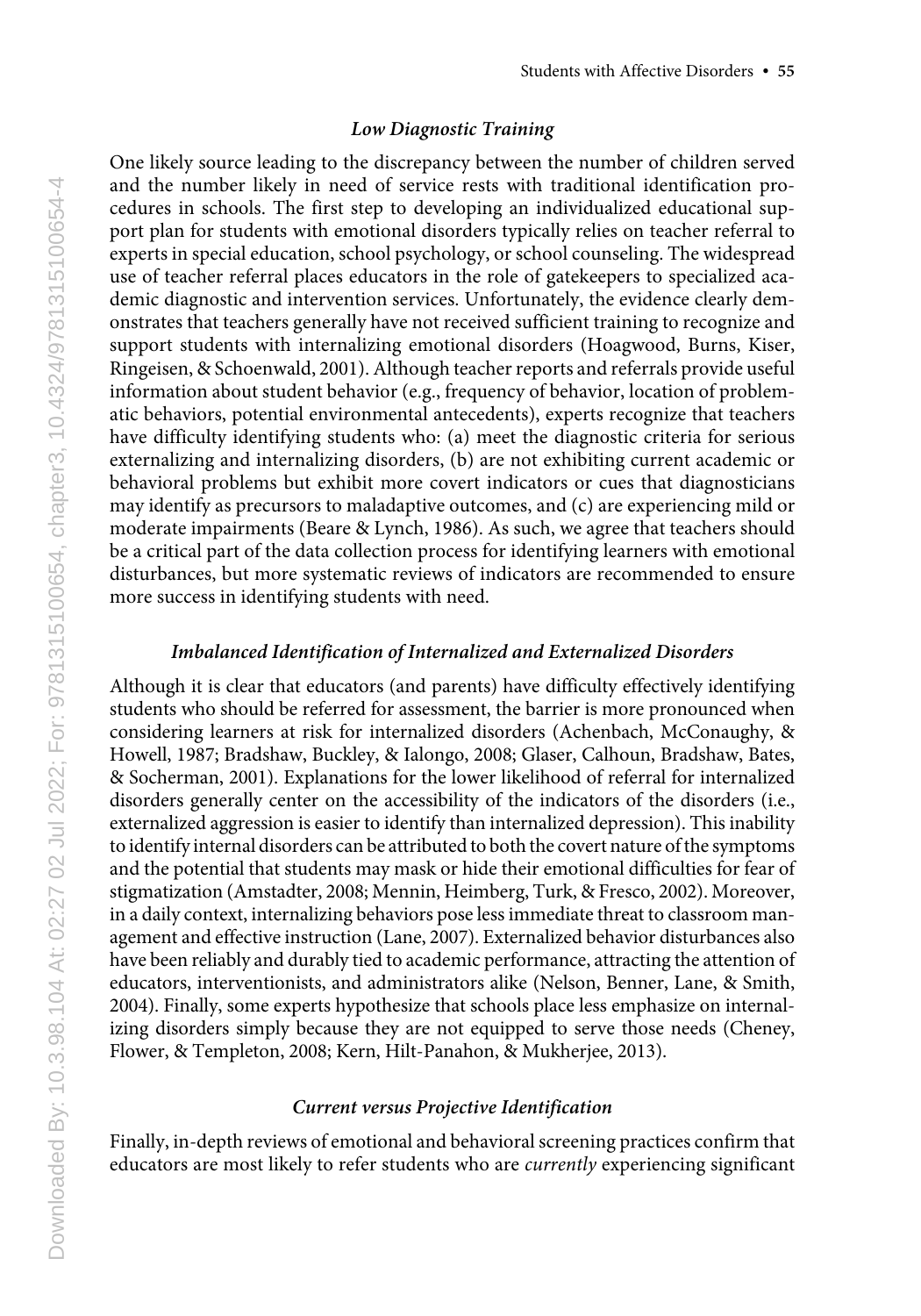academic, behavioral, or emotional difficulties – and are unable to reliably identify students most likely to experience difficulties in the future (Bruhn, Woods-Groves, & Huddle, 2014; Donovan & Cross, 2002). Although this is not surprising, the ability to identify individuals with initial indicators of emotional distress would aid a more proactive approach to supporting learners before problems become exacerbated and problematic (Atkinson & Hornby, 2002).

# **THE USE OF UNIVERSAL SCREENING TO SUPPORT THE IDENTIFICATION OF STUDENTS WITH EMOTIONAL DISTURBANCE**

Given the obvious limitations of these traditional "wait to fail" approaches, advocates have called for the adoption of universal screening methods to support the detection of emotional disorders and disturbances alongside cognitive deficiencies. Universal emotional and behavioral screening is a proactive approach that tests all students within particular educational settings (e.g., classrooms, schools, school systems) throughout critical time points (Bruhn et al., 2014; Glover & Albers, 2007). Those data are analyzed to identify the students who may need intensive and structured support or more limited supportive efforts to thrive academically (Marquez, Yeaton, & Vincent, 2014). A variety of benefits associated with the use of universal screening practices have been articulated in the literature, including greater precision in identifying need, timely response to provide support for those at risk, and the ability to more effectively observe changes over time within students.

Foremost in this list of benefits is that validated assessment measures enhance the likelihood of identifying students at risk for emotional disturbance who would benefit from additional academic, social, or emotional support. Related to this, universal screening improves the timeliness of identification. The importance of early identification cannot be overstated given the plethora of empirical evidence suggesting a large percentage of students with emotional disturbance are often identified too late for supports to meaningfully impact student outcomes (Walker et al., 2004). Finally, the collection of data at multiple points during the academic year allows educators to observe both progressive and rapid changes in level of risk that may prove critical in detecting student needs (Lane, Menzies, Oakes, & Kalberg, 2012).

The development and adoption of universal screening methodologies are generally most effective when incorporated into a "multitiered" program of academic support emphasizing the integration of identification and support strategies to assist struggling learners. Multitiered intervention frameworks are consistent with the logic of the response-to-intervention approach (Brown-Chidsey & Steege, 2010; Walker et al., 1996) which strives to support learners by implementing a continuum of evidencebased academic and behavioral interventions matched to the severity of the presenting behavior. The lowest tier of support (Tier 1) involves exposing all students in an educational setting to programming promoting core social and emotional competencies to prevent the development of problematic internalizing and externalizing behaviors (i.e., conflict resolution skills, classroom behavioral expectations, anger management strategies; Horner, Sugai, & Anderson, 2010; Seeley, Severson, & Fixsen, 2010; Walker et al., 1996). Students who demonstrate persisting deficits in functioning following exposure to Tier 1 programming are referred to receive additional support (Fletcher &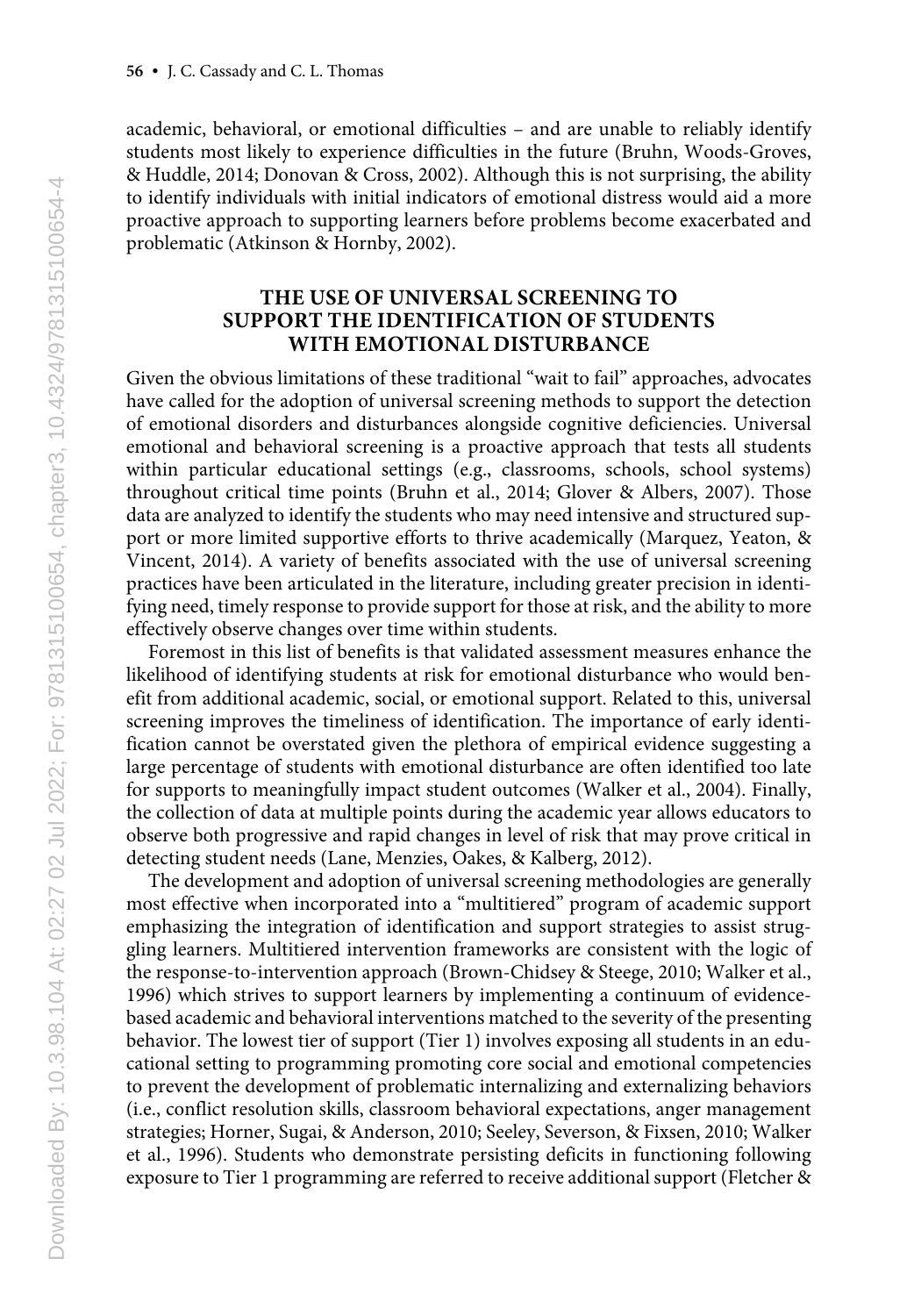Vaughn, 2009; Walker & Severson, 1992). The Tier 2 interventions are more intensive and tailored to meet the needs of clusters of at-risk students demonstrating behaviors that interfere with effective instruction and learning (e.g., social skills lessons, identification and management of emotional states; Horner et al., 2010; Walker et al., 1996). Finally, students who exhibit multiple risk factors for ED as well as learners who are not responsive to Tier 1 and 2 supports are exposed to Tier 3 interventions, which are highly structured, individualized interventions designed to reduce the intensity and frequency of severe externalizing and internalizing behaviors (Sugai & Horner, 2009). Because of their individualized nature and intensity, Tier 3 programs require coordination among a team of individuals (i.e., educators, administrators, school psychologists, counselors, behavioral specialists) to develop and implement them effectively (Horner et al., 2010; Seeley et al., 2010).

#### **BENEFITS OF UNIVERSAL SCREENING METHODS**

Universal screening and multitiered frameworks represent a relatively new approach in the field of behavioral and emotional disabilities screening (Brown-Chidsey & Steege, 2010), but their impact on student outcomes is promising. Studies of implementations of school-wide screening practices that emphasize both preventative practices and targeted support after identification through screening practices have shown significant improvements in academic performance (i.e., improved vocabulary, course grades, standardized test scores), classroom behavior, and mental health outcomes (i.e., improved emotional perception, emotional management, reductions in internalizing behavior; Hoagwood et al., 2007; Vidair, Sauro, Blocher, Scudellari, & Hoagwood, 2014).

Unfortunately, schools in the United States and many other Westernized countries have been slow to incorporate universal screening and multitier support into their emotional and behavioral screening procedures (Bruhn et al., 2014; Volpe et al., 2018). For instance, one recent nationwide investigation of the prevalence of emotional and behavioral screening methods used in K–12 educational settings in the United States indicated the majority of surveyed school systems (87%) do not use universal screening and multitier frameworks to identify at-risk students (Bruhn et al., 2014). Common barriers to implementation cited by educational professionals include limited access to screening materials, budgetary concerns, and mere lack of awareness (Bruhn et al., 2014). Although these barriers were identified by educators in the United States, available evidence suggests educators interested in adopting multitiered support systems in European countries also cite limited access to screening tools as the primary barrier preventing the adoption of universal screening practices (Grosche, & Volpe, 2013; Volpe et al., 2018).

We see promise and advocate for broader use of universal screening and multitier intervention supports based on the value of early identification and intervention in promoting academic and emotional thriving for more students, as well as the financial benefits schools experience when adopting proactive rather than reactive policies. However, until universal screening becomes commonplace, schools must rely upon "frontline" educators to initially identify students with needs. One strategy to support this is to provide teachers and other school professionals with parsimonious and functional approaches to recognizing the signs demonstrated by students struggling to manage emotional stressors in educational settings.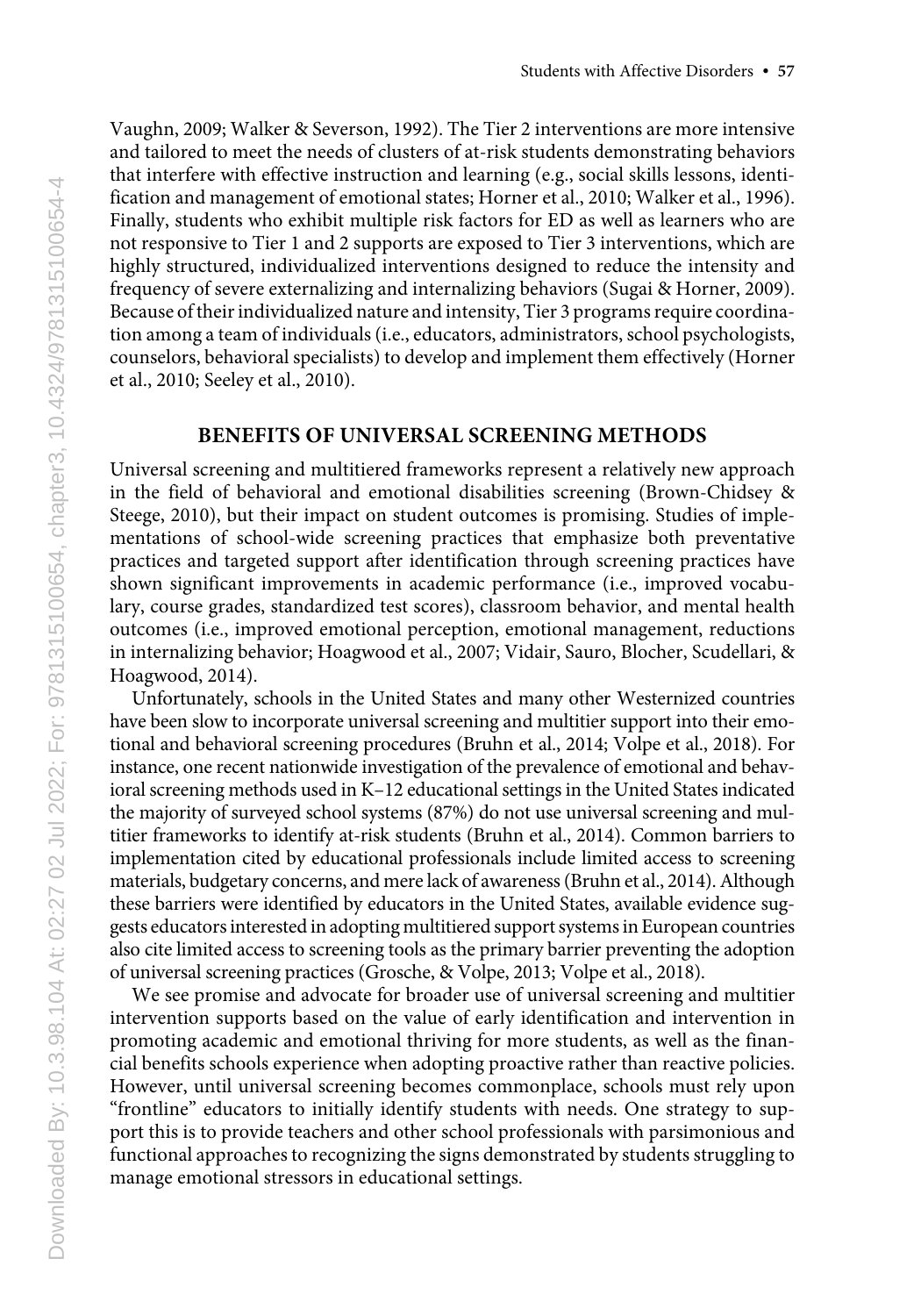# **EDUCATIONAL PSYCHOLOGY PERSPECTIVES ON EMOTIONAL DISTURBANCES**

A variety of theoretical perspectives are relevant when examining the impact of emotional disturbances on optimal student functioning in schools (e.g., Pekrun & Loderer, Chapter 18, and Wigfield & Ponnock, Chapter 17, this volume). From a broad perspective, our work on explaining and intervening with students who present with internalized emotional difficulties is predominantly informed by social-cognitive and cognitive perspectives. This is not to minimize the clear utility of behavioral and cognitive-behavioral strategies to support learners with both internalized and externalized emotional difficulties. That literature is well established, and we recognize the utility of effective behavior management supports. However, we believe incorporating the social-cognitive and cognitive perspectives provides added value in helping educators recognize relevant factors that can support learners' representations of academic settings and events to promote optimal functioning. Collectively, our views are explained by a model referred to as the emotional information processing framework (EIP; Cassady & Boseck, 2008). The EIP attempts to support the understanding of learners' abilities to successfully navigate challenging events by recognizing the influences of (a) individuals' perceptions of internal and external cues and (b) self-regulated learning and emotion regulation strategies (e.g., Crick & Dodge, 1994; Lazarus & Folkman, 1984, 1987; Pekrun, 2006; Schunk & Zimmerman, 2003). In short, the EIP model (see Figure 3.1) recognizes an iterative process for encoding and interpreting internal and external cues, developing and evaluating goals to



Figure 3.1 Emotional Information Processing Model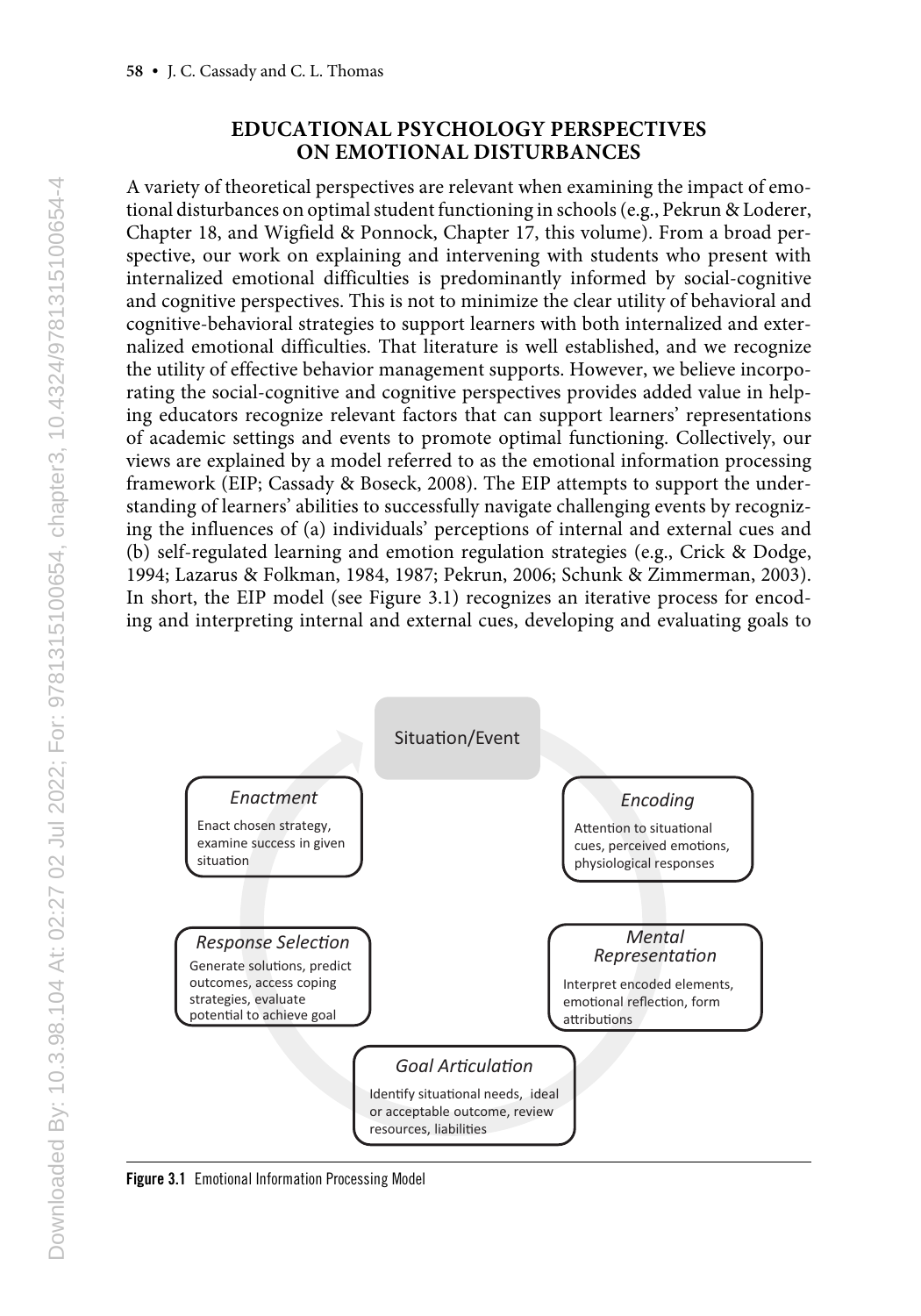respond to the perceived situation, and implementing solutions to meet these goals (relying on personal experiences to determine the most viable solutions for the task at hand; see Cassady & Boseck, 2008).

## *Perceptions of Threat and Self-Efficacy*

One of the core suppositions of the EIP is built on the work demonstrating significant variation in the interpretation of both internal and external cues among individuals. From a basic social-cognitive or constructivist framework, the EIP recognizes that each unique situation provides us with a set of environmental stimuli that are interpreted through the lens of our own histories. Crick and Dodge (1994) demonstrated that, in social situations, the selection of external cues to attend to and the interpretation of those cues were dramatically different among individuals with varied levels of social skills. Their social information processing model was instrumental in demonstrating that the progressive failures of children with high levels of aggression could be traced back through an information processing pathway that relied on their attention to environmental and personal factors, and this commonly led to these children presuming a hostile situation in contexts that non-aggressive children interpreted quite differently. Zentall, Cassady, and Javorsky (2001) used this framework while working with children with high levels of inattention and hyperactivity, demonstrating that their attentional biases in reviewing social contexts reliably led to less effective social problem-solving. In that study, refocusing the child to attend to more contextual cues mitigated the negative social outcomes for those children with hyperactivity, suggesting that reframing the situational interpretation may serve to support learners with difficulty in social or educational settings (Zentall et al., 2001).

In addition to environmental and contextual cues, the EIP model recognizes the critical role of learners' internal representation of their ability. Building from Lazarus and Folkman's (1984) coping model and Bandura's (2005) representation for the utility of self-efficacy in learning situations, the EIP suggests that it is the comparative analysis of the perceived event, stressor, or challenge and the learner's interpretation of their own abilities to successfully manage the task at hand that determine the interpretation of the event as a manageable challenge, stressor, or even threat to self. To illustrate, consistent with the classic representation of stress and performance (i.e., Yerkes & Dodson, 1908), we agree that limited levels of environmental stress can have a positive or motivating influence (Alpert & Haber, 1960; Couch, Garber, & Turner, 1983; Glass & Singer, 1972; Keeley, Zayac, & Correia, 2008; Raffety, Smith, & Ptacek, 1997). In line with that, low levels of academic stress may have a facilitative influence by initiating learners' behaviors toward addressing the task. However, when learners perceive stressors to exceed their level of ability or competence, the event or context is interpreted as a threat to academic success, social standing, or the self (Lazarus & Folkman, 1984, 1987). When the individual perceives an environmental stressor to be threatening rather than challenging, anxiety arises and can exert a debilitating influence on the situation (i.e., maladaptive anxiety), impeding learning efficiency and performance or sparking neurotic thoughts and behaviors (Keeley et al., 2008).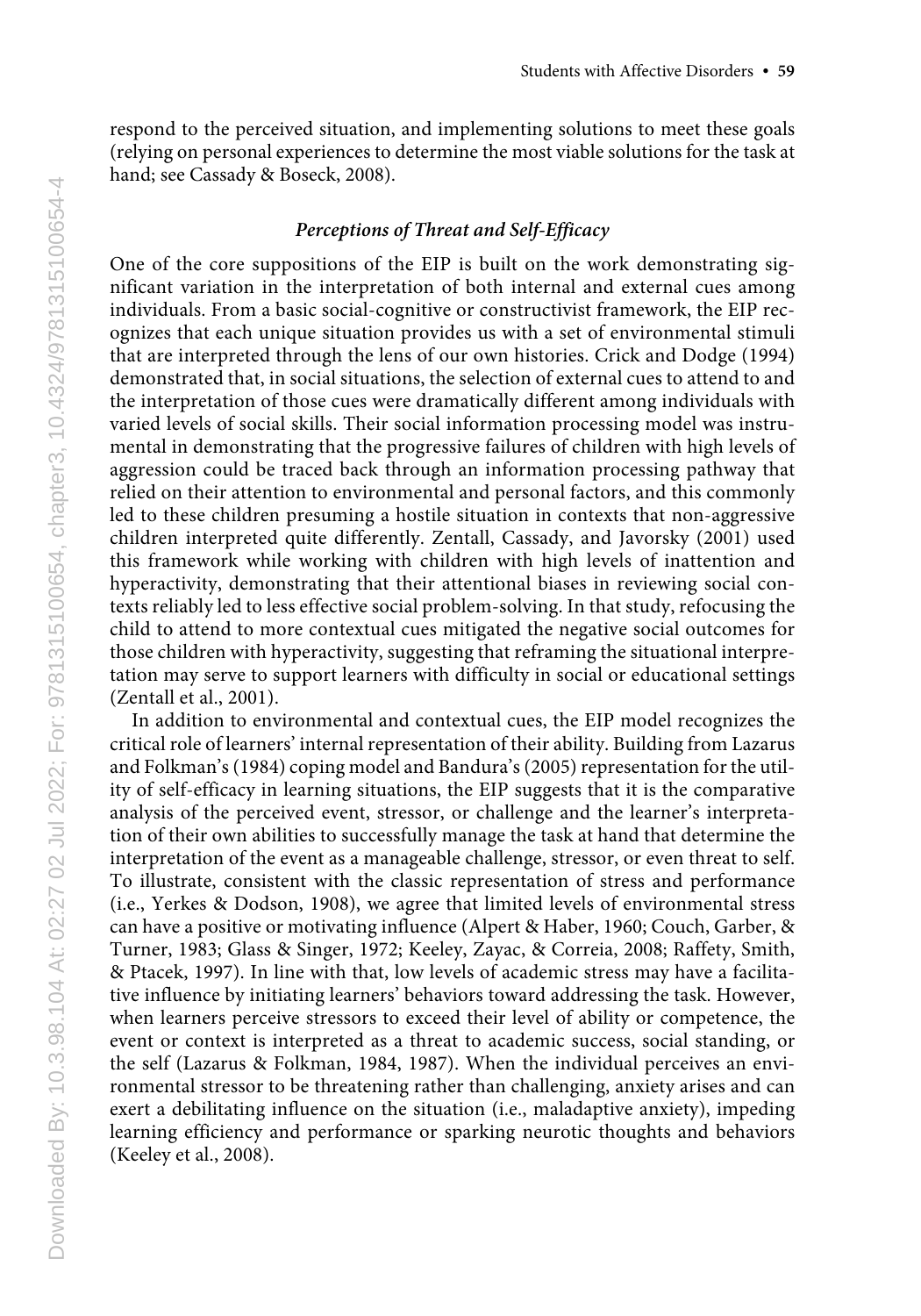#### *Self-Regulation and Emotion Regulation*

Once the academic task or situation in question has been mentally represented by an individual, the set of processes referred to in the EIP are consistent with socialcognitive orientations toward self-regulated learning (SRL). (See Perry, Mazabel, & Yee, Chapter 13, this volume, for additional discussion of SRL to support learners with special needs in classrooms.) Dominant representations of SRL recognize the roles of planning, self-monitoring, self-regulation, and control processes in determining the success of learners in meeting quality achievement goals (e.g., Schunk & Zimmerman, 2003). Pintrich (2004) recognized that, in addition to regulating cognition, more complete representations of effective SRL functioning recognize that effective learners demonstrate the ability to regulate not only their cognitive processes, but also affect (or emotions), behavior, and the context within which they are operating. Gross's (1998, 2015) process model for emotion regulation provides a strong analogue to the EIP model, proposing that attention, cognitive change, and response modulation are key features in identifying how people may either change their emotional set or modify the severity of an emotional response. Gross's (2015) distinction between emotion regulation and coping draws a compelling line between the general management of emotional cues (i.e., emotion regulation) and response to stressors (i.e., coping). The EIP makes no explicit distinction between these two affective regulation strategies; however, Gross's representation for this distinction is a useful method for clarifying distinctions in the utility of emotion-focused and adaptive coping. That is, research on coping has frequently struggled to reconcile the overall utility of emotion-focused coping in academic settings (e.g., Thomas et al., 2017) but recognizes that, in specific cases, where the goal is to moderate or mitigate the influence of emotional influences on a situation, the adoption of emotion-focused coping may have an adaptive (or proactive function). In step with Gross, the EIP recognizes that the utility of a coping (or emotion regulation) strategy is predominately reliant on the goal that has been established. If the goal is to reduce emotional reactivity, manage emotional intensity, or separate from overwhelming emotional response, then emotion regulation is an effective coping strategy (cf. Gross, 2015). However, in cases where the primary goal is to advance understanding of content or improve performance on a task, emotion regulation strategies alone may not have the adaptive utility of other coping strategies.

The EIP recognizes these critical skills in planning, monitoring, and regulating cognitions, emotions, and behavior during the goal articulation, response selection, and enactment phases (see Figure 3.1; Cassady & Boseck, 2008). Key aspects of SRL theory articulated in the EIP include recognizing that effective goals are proximal, specific, and measurable (Schunk & Zimmerman, 2003); SRL strategies can be taught, modeled, and practiced (Bandura, 2005; Martynowicz & Cassady, 2018); accurately identifying, monitoring, and managing emotional influences on the context are inherently entwined with cognitive and behavioral operations (Gross, 2015; Pintrich, 2004); and, as the repository of effective strategies at a learner's disposal increases, their potential for successfully overcoming challenges also improves (Bjork, Dunlosky, & Kornell, 2013).

The primary value of effective SRL and emotion regulation strategies employed by learners is the long-term benefit of a recursive process of continued skill acquisition in establishing quality goals, employing effective strategies, and reflecting on those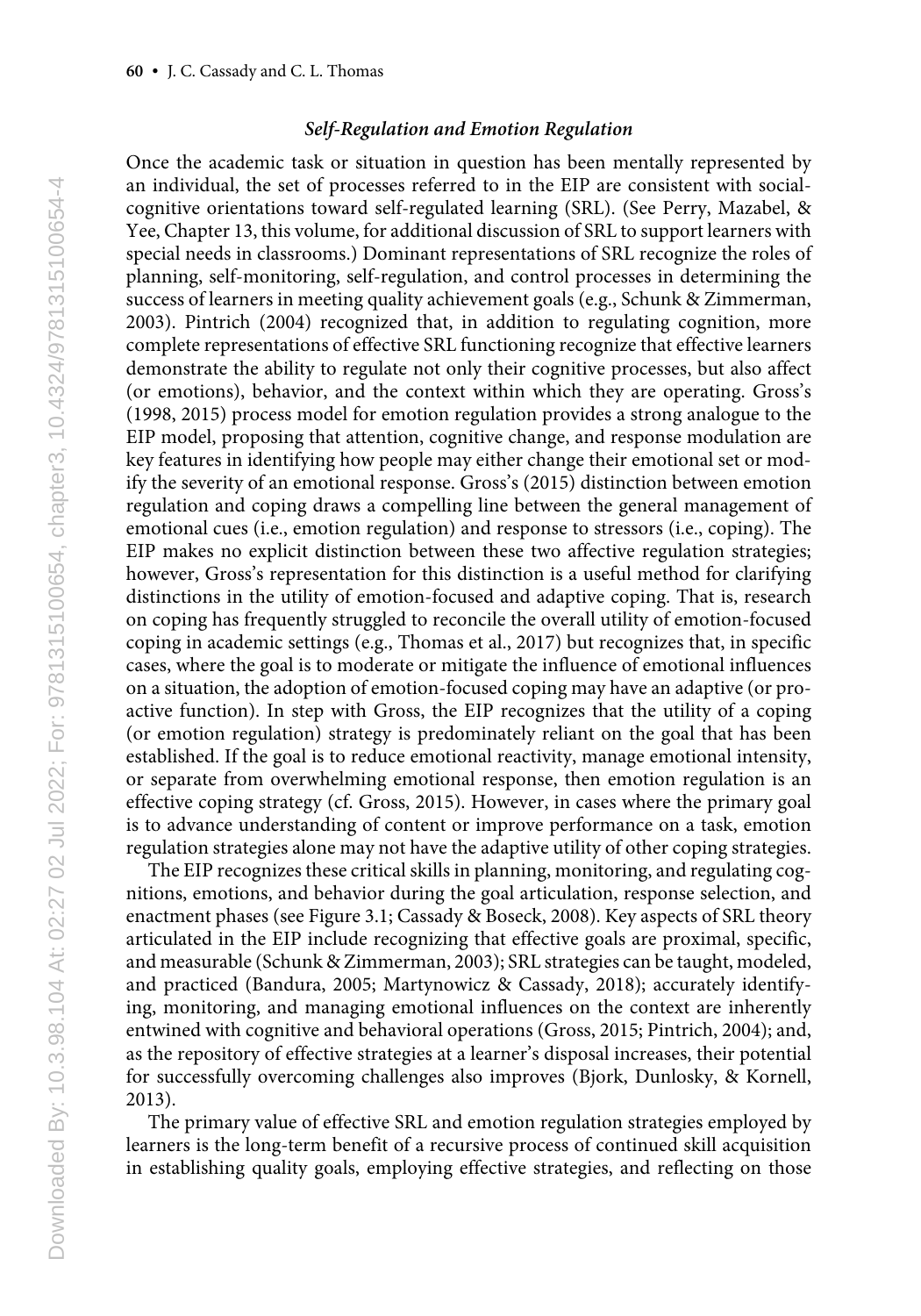successes over time (e.g., Dunlosky, Rawson, Marsh, Nathan, & Willingham, 2013; Kitsantas & Zimmerman, 2009). As such, learners who employ effective self-regulation processes simultaneously experience gains in learning strategy use, self-efficacy, and achievement motivation outcomes (Bjork et al., 2013; Schunk & Zimmerman, 2003). As the level of success increases (either qualitatively or quantitatively), learners become more likely to view future events as manageable (or less threatening), as their appraisal of their ability to meet the cognitive or emotional demands of the contextual challenge increases, promoting a sense of agency that influences each phase of the EIP (Bandura, 2005; Cassady & Boseck, 2008; Folkman, Lazarus, Dunkel-Schetter, DeLongis, & Gruen, 1986).

# **EMOTIONAL INFORMATION PROCESSING FRAMEWORK AND AFFECTIVE DISORDERS IN SCHOOLS**

Building on the brief overview of theory, this section is intended to provide a bridge between theory and practice, with an attempt to illustrate how educators may gain insight into identifying and subsequently supporting individuals with affective disorders (i.e., emotional disturbances) in academic contexts. The wide range of specific emotional and affective disruptions learners encounter in schools precludes a full detailing of all conditions. Given our own experience, we use academic anxieties to illustrate what we see as the functional potential of the EIP. However, the model is intended to function effectively in explaining a wide array of negative and positive emotional representations and behavioral outcomes that follow from those experiences.

#### *Anxiety in Schools*

Within the educational domain, many representations of anxiety have been articulated, ranging from clinical diagnoses of generalized anxiety disorder, social anxiety disorder, and specific phobias – including "school phobia" (American Psychiatric Association, 2013) – to experiences of anxiety that are not clinically identified, but maintain influence on learners' experiences. Our use of the term "academic anxieties" is an attempt to generalize the findings from research exploring anxieties learners cope with in academic settings (e.g., test anxiety, reading anxiety, math anxiety; Cassady, Pierson, & Starling, 2019). These various forms of anxiety in schools often share many features regarding manifestation and potential interventions, with the primary variation among these domains of anxiety resting with the specific stressor(s) underlying the anxiety (cf. Cassady, 2010a). To clarify our position, we represent academic anxiety as a response to perceived environmental stressors by the learner. These representations of stressors are formed in a constructive and individually specific process, whereby environmental stimuli (e.g., challenges, stressors, expectations) interact with personal factors (e.g., perceived ability, prior experiences), leading to a final appraisal of the level of threat imposed by the stressor and, eventually, the interpretation of personal ability to meet that challenge (see Bandura, 2005; Cassady & Boseck, 2008; Lazarus, 1993; Lazarus & Folkman, 1984, 1987). Our research also supports the notion of a "nested" representation of academic anxieties, demonstrating that academic anxieties serve as more specific or hierarchically subordinate forms of anxiety compared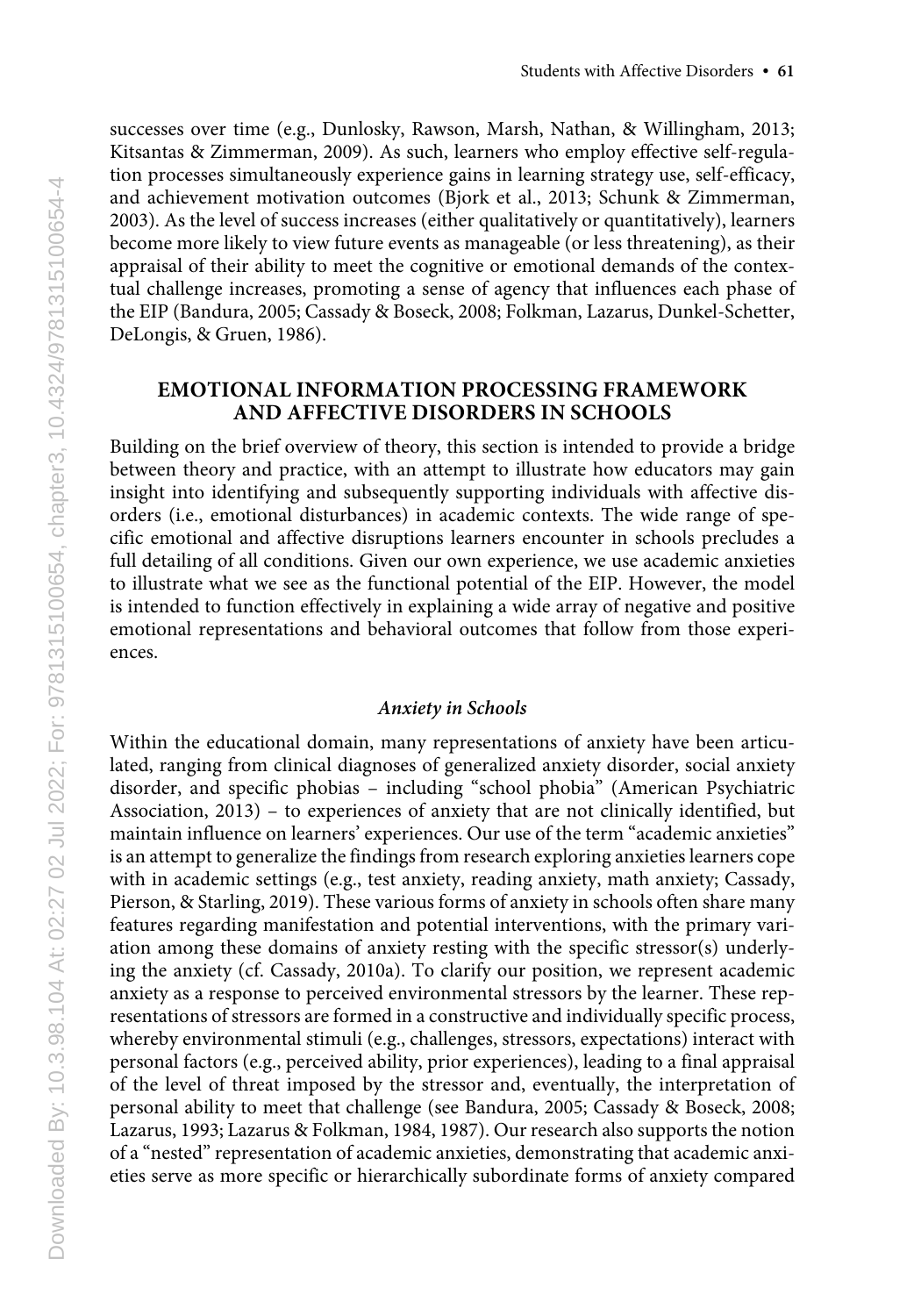with generalized anxiety disorders (i.e., individuals with high levels of anxiety have a higher likelihood of experiencing these more contextually focused forms of anxiety; Cassady et al., 2019).

Because most learners who experience anxiety in an academic setting will not rise to a level of clinical diagnosis requiring formalized support, there is growing attention to help educators identify the rates of incidence of these academic anxieties, as well as illustrating the range of negative outcomes that are associated (Putwain, 2007; Putwain & Daly, 2014; von der Embse & Hasson, 2012; von der Embse, Mata, Segool, & Scott, 2014). Estimations of the prevalence of test anxiety in schools suggest that 40–60% of students encounter some degree of test anxiety, and roughly 10–15% may encounter severe levels (Ergene, 2003; Putwain & Daly, 2014; von der Embse, Kilgus, Segool, & Putwain, 2013). This approach to detecting academic anxieties has broader utility, as research clearly demonstrates comorbidity of anxiety and other emotional conditions such as depression (Anderson & Hope, 2008; Cassady et al., 2019). Students identified with both anxiety and depression are of particular concern, because they experience lower overall psychological health, are more resistant to treatment efforts, and are linked to higher rates of suicide attempts (Garber & Weersing, 2010; Rhebergen et al., 2011).

# **VARIATIONS IN EMOTIONAL DIFFICULTIES IN SCHOOLS**

A primary misconception we observe in our work with current and future educators is the belief there is uniformity in the experiences students with special needs or disabilities encounter. That is, many novice educators in particular suggest that characteristics of emotional disturbances will be universally demonstrated by all students experiencing that disorder. Obviously, this is an error of overgeneralization that is not limited to educating learners with emotional difficulties, but it is imperative to start all identification and intervention efforts with a reaffirmation that wide variability underlies individual experience. In the case of test anxiety, for instance, there is a long history of research demonstrating that there are at least two primary factors of test anxiety (i.e., cognitive/worry and affective/emotional; Cassady & Johnson, 2002; Liebert & Morris, 1967; Zeidner, 1998), with recent research suggesting a third factor emphasizing the role of socially focused concerns (i.e., fear of letting down important social others) in the experience of test anxiety (Friedman & Bendas-Jacob, 1997; Kavanagh, Harvey, & Mesagno, 2017; Lowe et al., 2008).

Another key point related to classic misperceptions of test anxiety is that the condition is not a transient experience that arises and dissipates within an evaluative session. To the contrary, test anxiety has been identified as present in three phases of the "learning–testing cycle" (Cassady, 2004; Schwarzer & Jerusalem, 1992). This recursive cycle represents the test preparation, test performance, and test reflection phases. Review of each phase has demonstrated that learners with test anxiety show differing forms of anxious responses during the three phases. During the test preparation phase, common responses include procrastination, withdrawal, or selection of relatively ineffective study strategies when preparation for the test does begin (Cassady, 2004; Kalechstein, Hocevar, Zimmer, & Kalechstein, 1989; Zeidner & Matthews, 2005). During the performance phase, the traditional representations of distracting thoughts, physiological hyperarousal, and fear of negative consequences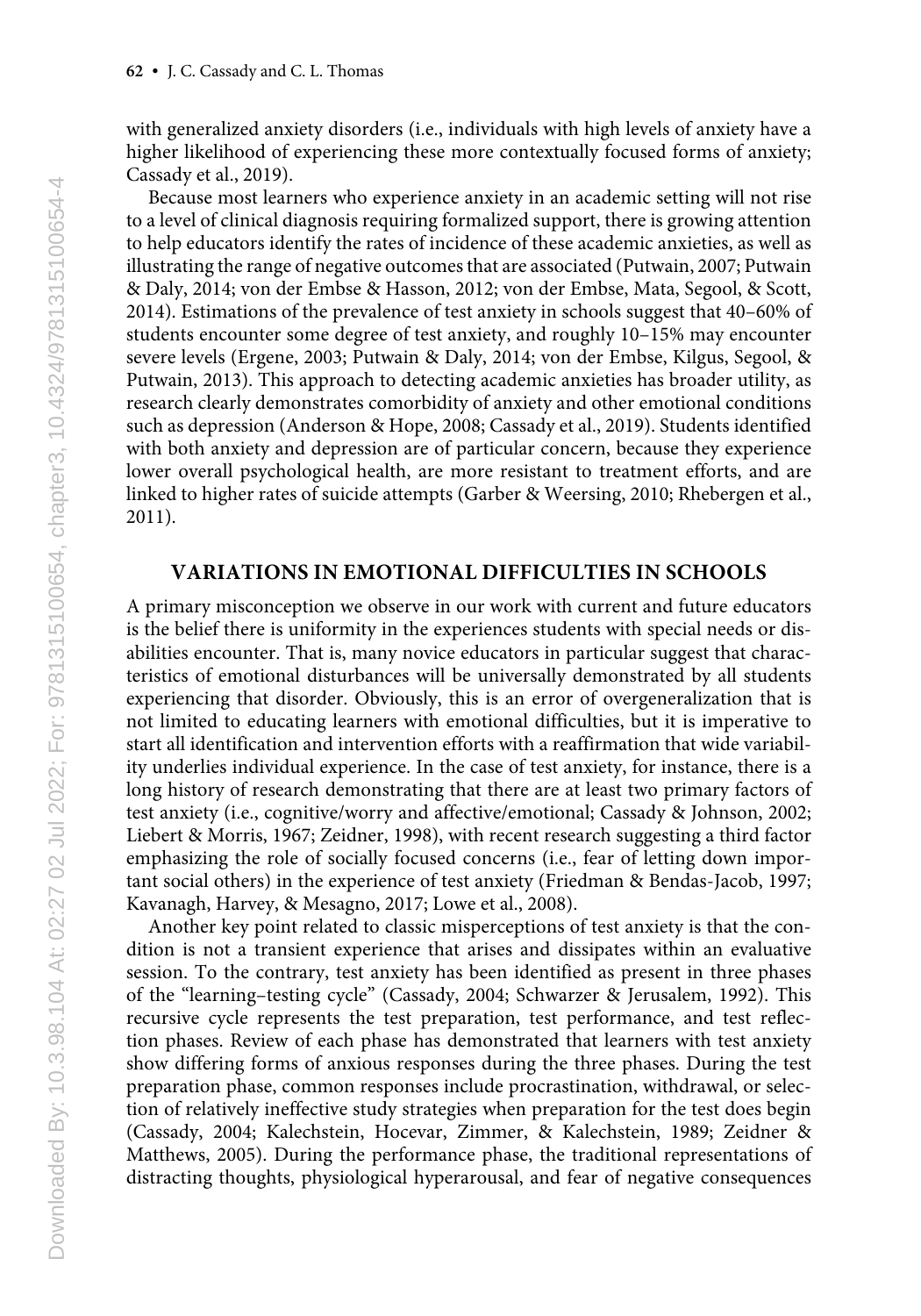of the test are commonly reported, hampering performance (Zeidner, 1998). Finally, during test reflection, learners with test anxiety are more likely to adopt learned helplessness perspectives and attributional stances that perpetuate negative appraisals for future testing events (Cassady, 2004, 2010).

Such variations in learners' experiences with test anxiety led to Zeidner and Matthews' (2005) proposed classification of six types of test anxiety: (a) study or testing skills deficits; (b) anxiety blockage or retrieval failure; (c) failure-acceptance, where anxiety promotes learned helplessness and low motivation; (d) failure-avoidance, where the learner actively withdraws from or avoids perceived stressors; (e) selfhandicapping, which involves self-imposed barriers to success that ultimately provide ego-preserving explanations for eventual performance failures; and (f) perfectionism, with a predominately "maladaptive" style that involves socially prescribed and overly high expectations for performance. We believe that the development of diagnostic protocols (including assessment instruments, behavioral data, and recommendations from educators) in schools will help schools more effectively identify (a) primary sources of the anxiety; (b) immediate cognitive, behavioral, or emotional responses to those stressors; and (c) the academic, emotional, and social impacts that follow. When these diverse elements are reviewed for each individual case, there is a greater potential to identify both the causes and solutions for more effectively managing emotional difficulties in the classroom (see von der Embse, Barterian, & Segool, 2013).

# **ASSISTING STUDENTS WITH ACADEMIC ANXIETY AND RELATED EMOTIONAL DIFFICULTIES**

The utility of the EIP can only be realized when put into operation. This section is meant to articulate exemplar strategies educators can employ to identify, explain, and help remediate students' emotional disturbances. Collectively, we reiterate that the optimal condition to support such an effort would rest within a universal screening and tiered intervention model, but believe that, in the absence of such a formalized structure, diagnostic observation and prescriptive intervention can still be realized. Whereas the full model of the EIP addresses five primary phases or steps, for simplicity we address two broad aspects of cognitive and emotional processing: (a) attention, perception, and interpretation of external and internal cues and (b) self-regulation and emotion regulation strategies that focus on setting effective goals and monitoring progress in meeting those goals. Below, we articulate both the model perspective on the importance of these two broad domains of EIP as well as provide exemplar strategies that may support optimal outcomes for learners.

#### *Managing Learners' Perceptions of Environmental and Internal Cues*

As presented in the EIP (Figure 3.1; Cassady & Boseck, 2008), the interpretation of an emotional situation starts with the encoding of internal and external cues or stimuli. In a recursive – often self-fulfilling – nature, individuals with a history of emotional difficulty have a predisposition to orient attention toward those cues or stimuli that tend to validate their prior experiences (e.g., stereotype threat; Schmader & Beilock, 2012; Schmader & Johns, 2003). To more effectively identify sources of aversive emotional reactions, it is critical to identify the environmental and internal stimuli *as*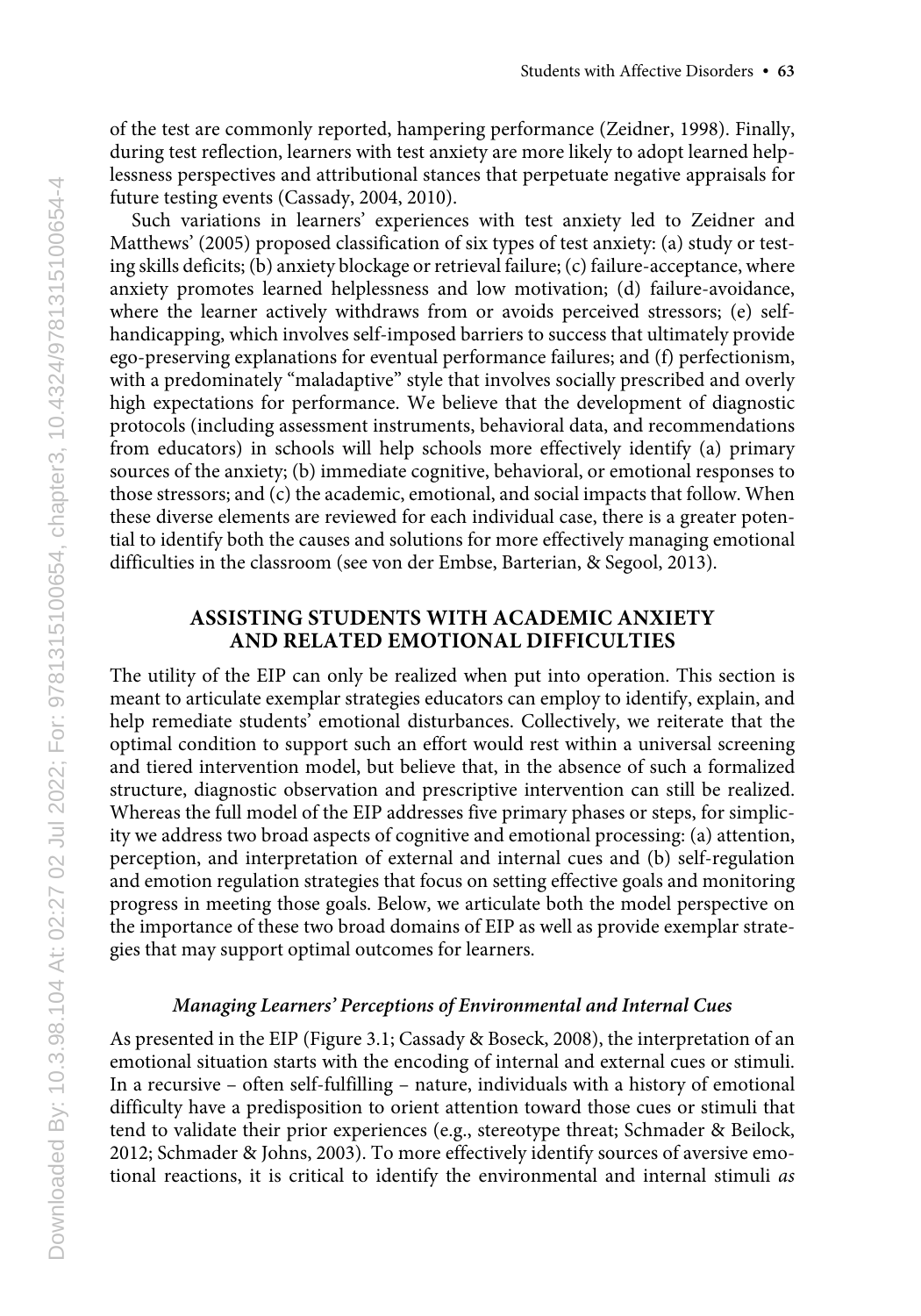*interpreted by the learner*. In this way, we liken the use of EIP to a functional behavior analysis, seeking to identify and address factors that may underlie and help to explain how learners operate in emotionally charged academic settings (Cassady & Boseck, 2008; Zentall et al., 2001). Although the cues learners attend to are critical in determining their emotion regulation, it is the interpretation of these cues – or the mental representation they form – that matters the most to professionals attempting to identify the sources and potential solutions of consistent emotional difficulties (Cassady & Boseck, 2008). As learners encode the cues, they reference their personal experiences with similar scenarios, building an appraisal of the situation that determines whether the situation poses a manageable challenge or a debilitating threat (Lazarus, 1993).

Zeidner and Matthews' (2005) self-referent executive function model of emotional distress also asserts that it is this development of negative self-appraisals that activates anxiety and leads to continued ineffectual coping and performance owing to diminished cognitive and behavioral efficiency. In addition to self-reference judgments, learners with predispositions to anxiety may develop attributional biases that place the locus of projected failure on themselves, promoting views of helplessness or hopelessness. Investigations of effective cue encoding have demonstrated increases in emotional reactivity (e.g., anxiety) interfere with optimal allocation of attentional resources, limiting the ability to identify relevant features in academic or social contexts (Broadbent, 1971; Easterbrook, 1959). More recent conceptualizations of these limitations in processing efficiency for learners with anxiety have identified that anxiety impairs basic cognitive operations related to attentional control (Eysenck, Derakshan, Santos, & Calvo, 2007). In addition, overall processing efficiency drops, perhaps owing to the increase in cognitive load brought about by the learner engaging in both the task at hand and managing the distracting stimuli sparked by anxiety or related emotional responses (Chen & Chang, 2009).

In the case of academic anxieties, external stressors that may spark these negative self-appraisals and cognitive distractions include teachers' comments about upcoming evaluations, perceived social pressures from peers and parents, public or private recriminations for failure to meet established standards, or the prototypical high-stakes assessments that permeate all dimensions of education in our current society (e.g., von der Embse & Witmer, 2014). Internal stressors include biological or physiological triggers (e.g., increased heart rate, shortness of breath) that are often interpreted as evidence of threat (Hembree, 1988), as well as emotional and cognitive ruminations that may orient toward self-deprecation (e.g., De Raedt & Koster, 2010; Sarason, 1986).

#### *Strategies to Reduce Environmental Stressors in Academic Settings*

Helping learners with academic anxiety and related emotional difficulties adjust their attentional focus and initial interpretations of personal and environmental stressors encompasses the two pivotal steps in the EIP. To start, practitioners and support personnel can help by limiting the presence of threat indicators in academic settings (minimizing the number of triggering cues that may be encountered). This can be accomplished by minimizing threat appraisals when discussing upcoming evaluation events (Segool, Carlson, Goforth, von der Embse, & Barterian, 2013), managing the environment to be a more calm and secure space for learners (Hughes & Coplan,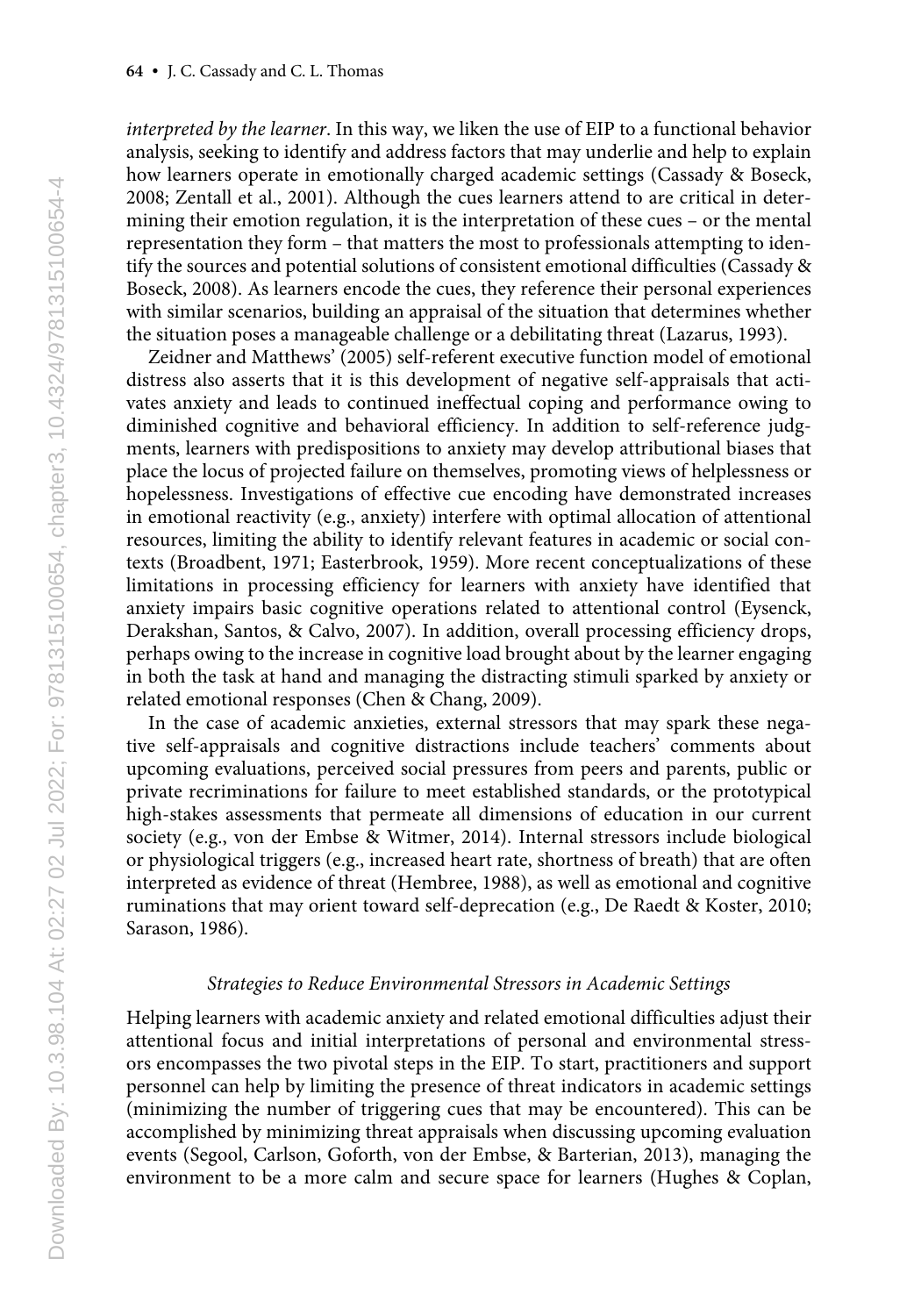2018), and advocating for a mastery-oriented classroom goal structure (limiting the competitive nature in academic settings; Meece, Anderman, & Anderman, 2006; Putwain, Woods, & Symes, 2010). In a more direct and transferable approach to training learners to manage their environment, educators can incorporate relaxation-based interventions such as mindfulness meditation, progressive relaxation, and breathing techniques that have repeatedly been identified as effective strategies in helping reduce the impact of situational stressors on performance (Hartman, Wasieleski, Whatley, 2016; Hembree, 1988; Holzel et al., 2011; von der Embse, 2018).

#### *Strategies to Improve Mental Representations*

In addition to limiting triggering cues in the environment, educators can support learners by helping them (a) reinterpret ambiguous cues that previously were viewed as threatening by priming competence cues (Lang & Lang, 2010; Van Yperen, 2007); (b) recognize positive cues that are initially overlooked (e.g., through active recall of the event; Zentall et al., 2001); or (c) recall prior successes, referencing peer models who have achieved similar tasks, and referencing academic or social support mechanisms that may support success in the given task (see Fletcher & Cassady, 2010). The general focus of these strategies is to adjust the perception of the stressors to be identified as less threatening or more manageable, which in turn leads to establishing mastery-oriented goals and selecting active coping strategies. As demonstrated in work by Serrano Pintado and Escolar Llamazares (2014), identification of strategies to mitigate the impact of stress on coping in academic settings and identification of the sources of anxiety are critical in selecting cognitive restructuring and skills development interventions, emotional management through relaxation techniques, or both.

## *Supporting Quality Goals and Coping Strategies*

Once a mental representation for the academic event has been formed, situational goals based on personal interest and perceived control are established (Lazarus, 1993; Pekrun, 2006). Consistent with social-cognitive views of achievement motivation, we agree that learners develop goals in response to their interpretation of the academic and emotional setting, but those goals are also influenced by internal motivational impulses (e.g., mastery or performance goal tendencies; Shim & Ryan, 2005). When learners with emotional difficulties (e.g., academic anxieties) perceive high levels of threat in academic settings, it is common for them to select performance-avoidance goals that focus on relief from the perceived stressor rather than achievement-oriented goals focused on completing the task at hand (e.g., Zeidner & Matthews, 2005). These goals lead to task avoidance or ego-defense behaviors such as procrastination, academic self-handicapping, or withdrawal from the academic settings (Thomas et al., 2017). The adoption of avoidance goals clearly does not support optimal performance – it merely relieves, temporarily, the emotional distress owing to separation from the stressor.

Once the goal is established, coping strategies or action plans for reaching the goal in the setting are reviewed and selected. Various classification models for these coping strategies have been proposed (e.g., problem-based vs. emotion-focused, adaptive vs.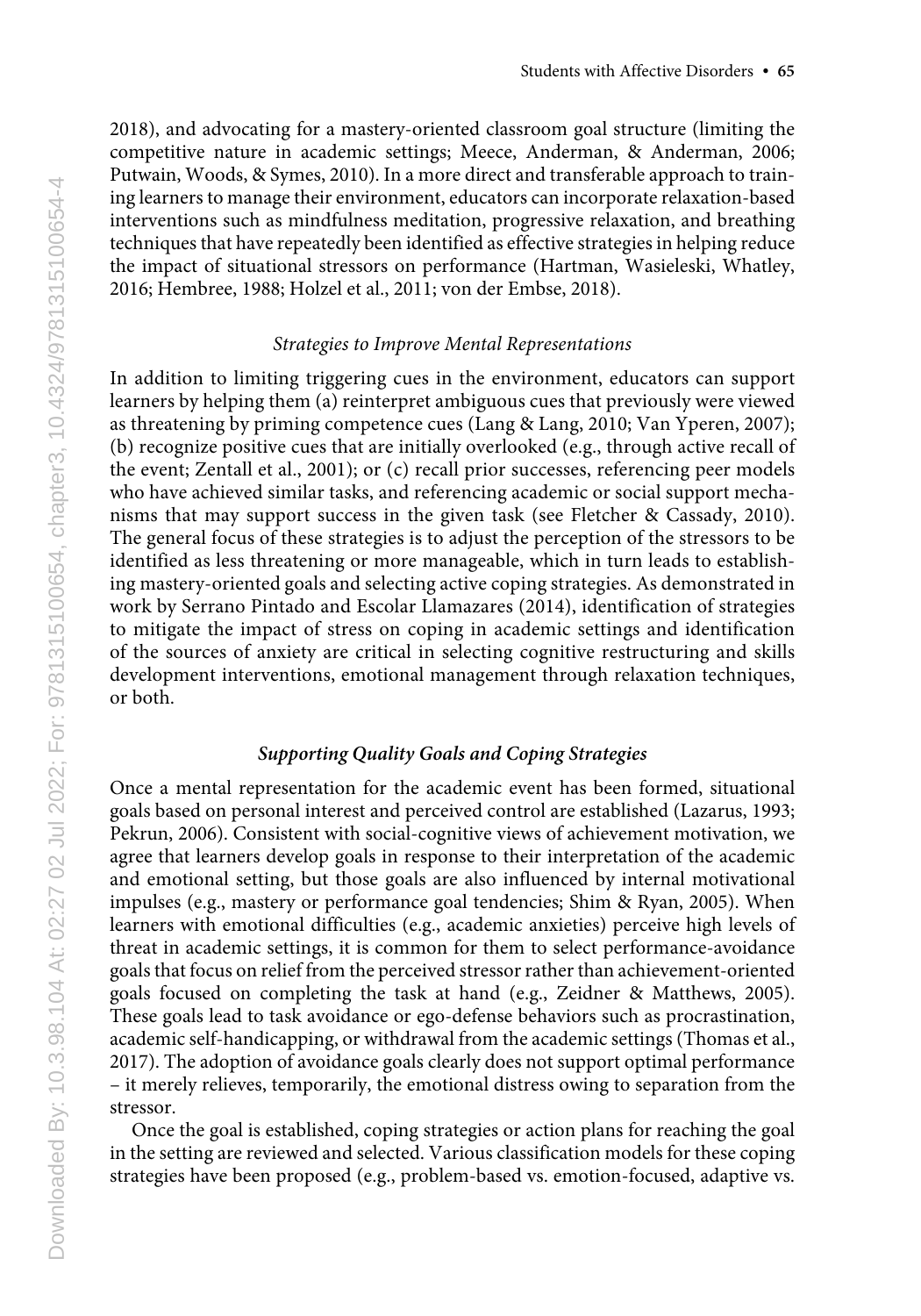maladaptive, active vs. passive; Carver, Scheier, & Weintraub, 1989), but they tend to share a basic orientation toward recognizing that the functional utility of coping strategies rests in the ability of the chosen strategy to reduce the discrepancy between the individual's appraisal of the current state and the goal state. Once again, prior experience of the learner is critical – when a learner has no repository of adaptive coping strategies to draw upon, or has a history of failure in similar settings, the probability of selecting and implementing a viable solution drops appreciably (Cassady & Boseck, 2008; Zentall et al., 2001).

#### *Strategies to Promote Goal Setting and Strategy Selection*

To support learners with emotional difficulties, educators can help students focus on mastery-focused or approach-oriented goals (Järvelä et al., 2015; Quoidbach, Mikolajczak, & Gross, 2015), paying attention to ensuring learners develop goals that are specific, proximal, and measurable (Schunk & Zimmerman, 2003). For instance, students with test anxiety are better served with a goal directed toward specific learning activities prior to an exam (e.g., attend tutoring sessions, read and take notes on each chapter) than goals focused on outcomes (e.g., "get an A") or avoidance goals designed to escape the stressor (Thomas et al., 2017). Helping learners establish goals that directly combat the source of their emotional reactivity or academic difficulty in particular is an implicit aim of using this framework. This may include setting a goal to engage in relaxation activities before starting to study or take the exam, completing a programmed set of study activities prior to the exam, or engaging in expressive writing, exercise, or artistic expression as a means to release anxiety (e.g., Ramirez & Beilock, 2011; Serrano Pintado & Escolar Llamazares, 2014). However, it is also possible that promoting attention to emotion regulation goals may have positive utility as well (Gross, 2015). Differentiating between these approaches (approach-oriented adaptive coping strategies and emotion regulation efforts) largely rests in the established goal (see Figure 3.1). In a situation where the goal is to reduce negative affective experience, emotion regulation strategies (e.g., cognitive reframing, temporary disengagement) may be successful in meeting the goal. However, overall success in academic performance is more likely to be realized when emotion-focused goals are paired with mastery-oriented goals. This supports the potential that learners will adopt both emotion regulation strategies and SRL strategies that increase the likely outcome on academic tasks (Gross, 2015; Thomas et al., 2017).

#### *Strategies to Bolster Expectations of Success*

Additional success for learners in establishing quality goals may be realized by promoting their judgments of efficacy and resilience (Schunk & Zimmerman, 2003). Interventions that demonstrate to learners they have the necessary competence to meet the challenge (e.g., illustrating prior successes) mitigate the influence of cognitive test anxiety on performance (Lang & Lang, 2010). Support for learners with emotional difficulties needs to also include bolstering their predictions for success in using the adaptive coping strategies, which can be achieved with efficacy-based motivational manipulations (i.e., providing peer testimonials identifying the utility of specific coping strategies; Martynowicz & Cassady, 2018). Initial failure-accepting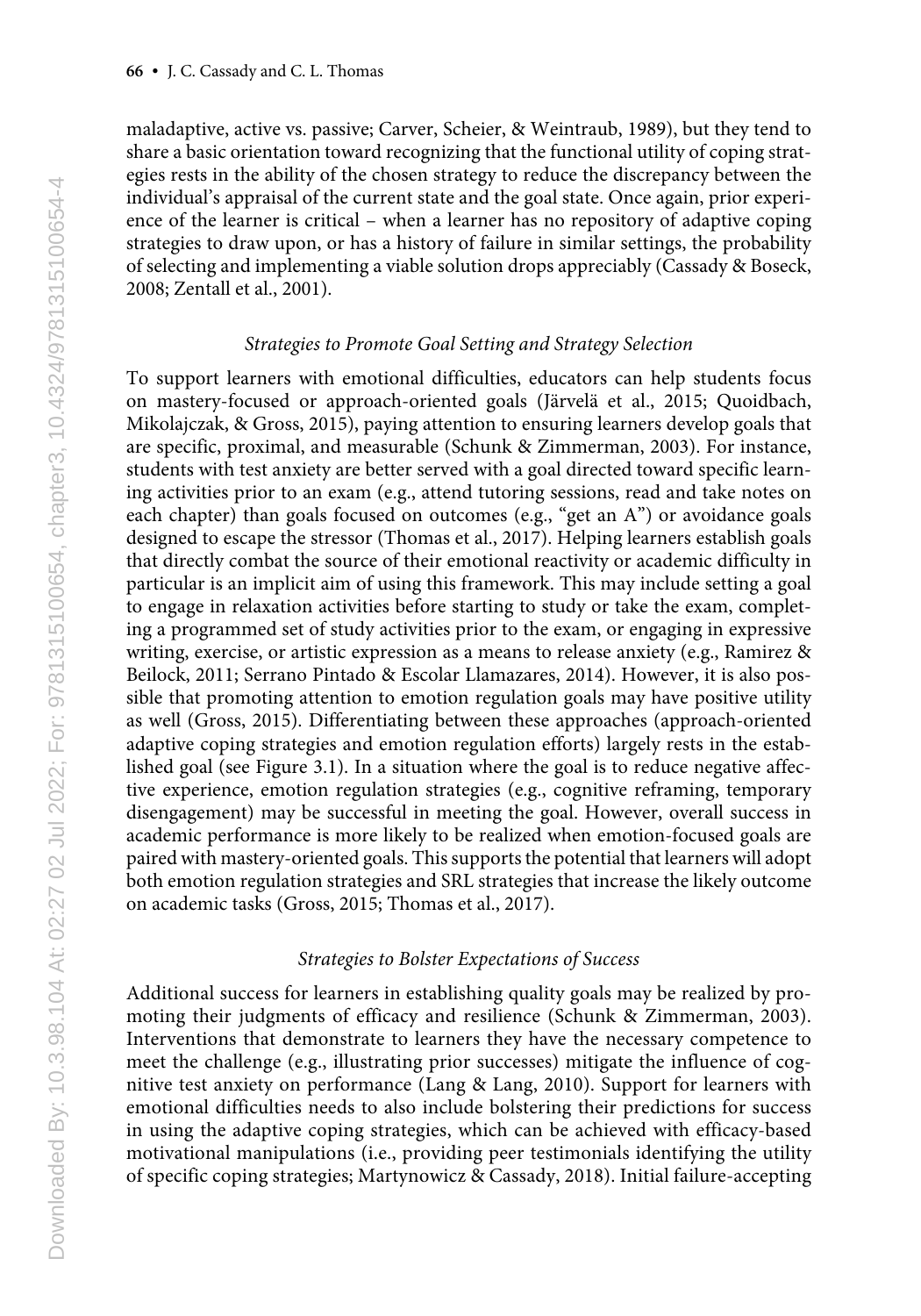predictions, driven by past experience, lower self-efficacy, or general negative affect can lead to learned helplessness (Cassady, 2004; Zeidner & Matthews, 2005). However, when an intervention strategy is identified that the learner recognizes as likely effective, self-efficacy can be improved (Bandura, 2005), and greater levels of confidence in performance and persistence in task perseverance can be realized, leading to higher potential for success in the academic task (Schunk & Zimmerman, 2003).

#### **FUTURE RESEARCH**

Our brief overview of several converging lines of research demonstrates the field of educational psychology is actively pursuing solutions to support learners with emotional disturbances on a variety of applied and theoretical fronts. From our perspective, the theoretical constructs have been sufficiently articulated and supported, and it is time for applied research studies to take a lead in the discipline. We see two primary areas of promising research that are centered on applications of the theories articulated in this chapter. First, recognition of the shared characteristics of subclinical forms of anxiety in educational contexts (e.g., academic anxieties such as math or test anxiety) is critical to support learners with negative affective responses to educational settings. Broadening the attention of educators to the variety of anxiety responses that commonly arise in educational settings may provide a more focused identification of learners who struggle to perform at optimal levels owing to the deleterious effects of anxiety. As more educators begin to recognize the common forms of evaluation-related anxiety learners experience in all phases of educational activity (not just "during tests"), the potential to support treatment in large groups, small groups, or individual counseling will be improved.

The second broad area of burgeoning research in the field of anxiety in school settings is focused on identifying the efficacy of specific interventions that will promote success for individuals experiencing distinct manifestations of academic anxiety (e.g., study skills limitations, cognitive distractions, emotional reactivity; Cassady, 2004; Zeidner & Matthews, 2005). As more precise identification of the component features of school-based anxieties (and related emotional difficulties) are identified (e.g., von der Embse, Kilgus, et al., 2013), provision of precision interventions is anticipated to be more effective, overcoming prior barriers in research demonstrating success for specific strategies of test anxiety (e.g., Hembree, 1988) because the interventions were not specifically focused on the primary areas of need.

In support of this next phase of work, in our own labs we are currently exploring the utility of real-time indicators of elevated anxiety (e.g., wearable heart rate monitors on smart watches) to help learners and educators identify periods of time when their anxiety is increased. Connected to this, using data from specific assessments to identify the sources of academic stress, we are working to provide prescriptive interventions that focus on emotional control strategies (e.g., relaxation techniques, improving views of self) and SRL strategies (e.g., study skills, cognitive monitoring) to overcome those uniquely identified challenges. We see great potential in connecting these lines of inquiry, ideally using integrated technology applications that help learners diagnose, plan, monitor, and engage in positive emotional and cognitive strategies to support their success.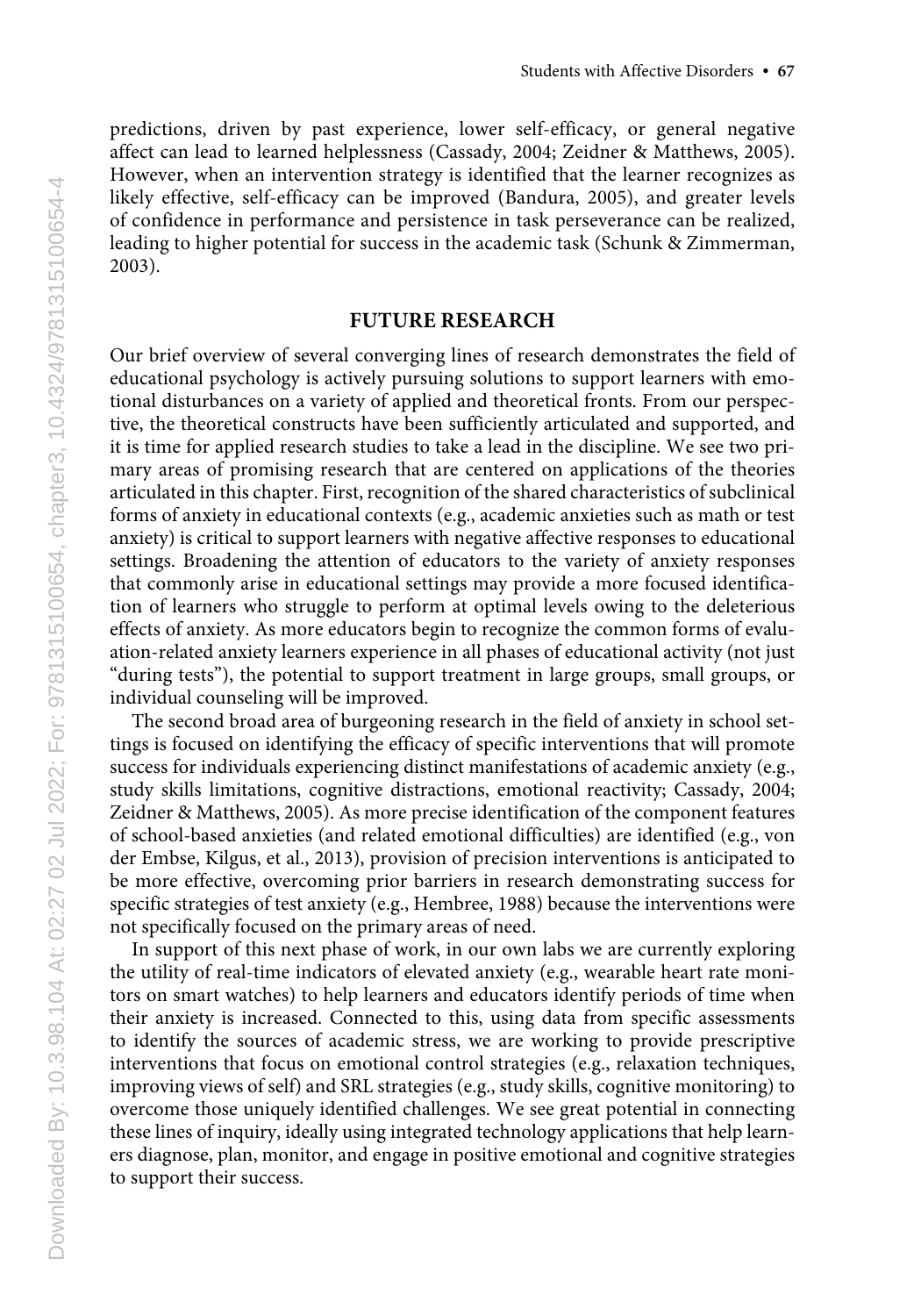# **CONCLUSION**

As the incidence of affective disorders such as academic anxieties continues to rise, the field is in need of systemic research and practical solutions to support learners to reach their academic potential as well general subjective well-being. Overall, our review of this condition leads to the recommendations that schools will better serve their learners with the adoption of universal screening practices that will identify students in emotional distress, as well as those who are demonstrating precursors to distress. Taken in conjunction with a tiered support system to promote adaptive and positive emotional coping strategies, we believe considerable success can be achieved in breaking the negative cyclical trends observed in learners with maladaptive emotional responses to academic stressors. Even without these formal structures, educators can support students with predispositions toward negative emotional appraisals in academic settings by reviewing supportive strategies using a model such as the EIP. Starting with a clear understanding of the interpretation of the perceived threats in the academic setting, as well as learners' beliefs in their ability to successfully meet the challenge, will help educators better understand the social-cognitive representation that has been formed by their learners. Helping students reframe threats as challenges that can be overcome, identifying support mechanisms to achieve that task, and establishing effective coping strategies and goals are all well-validated strategies that can support students with emotional disturbances and support optimal functioning.

The functional utility of examining these primary dimensions of emotional distress and reactivity rests in the ability to identify and modify primary perceived threats as well as guide the learners toward goal structures and academic behaviors that will scaffold their progressive success. That is, the pathways on which learners reach a given academic outcome vary dramatically, and, by extension, the methods for supporting the learners should also be strategically adopted and applied. For instance, one immediate impact of academic anxiety is inefficient cognitive processing (e.g., attention, organization, retrieval) during the test preparation and test performance phases (Cassady, 2004; Eysenck et al., 2007). This outcome of test anxiety is more commonly experienced by learners whose source of negative self-appraisal rests in deficient study skills or habits (e.g., Naveh-Benjamin, 1991) or limitations in attentional control, working memory, or SRL skills (e.g., Deffenbacher, 1980; Sarason, 1986). Successful interventions for this source and manifestation of test anxiety tend to orient toward training in SRL strategies or study skills interventions (Segool et al., 2013). However, these interventions would be less prescriptive for students whose source of anxiety is rooted in "emotional reactivity" and may have the necessary cognitive skills and study strategies to be successful. For these students, it is more promising to employ emotion regulation strategies that help them reduce the misattributions of threat through behavior or cognitive-behavioral therapies focused on de-escalating the anxiety symptoms (e.g., Serrano Pintado & Escolar Llamazares, 2014). The key to ensuring that more students achieve greater success in overcoming the deleterious effects of anxiety is to provide individually specific intervention strategies to first identify the primary contributing factors that spark the development of anxiety, then provide an intervention strategy that meets their needs directly. In so doing, researchers and educators are in a stronger position to enhance the academic journey of students who would otherwise experience a problematic passage through school – and beyond.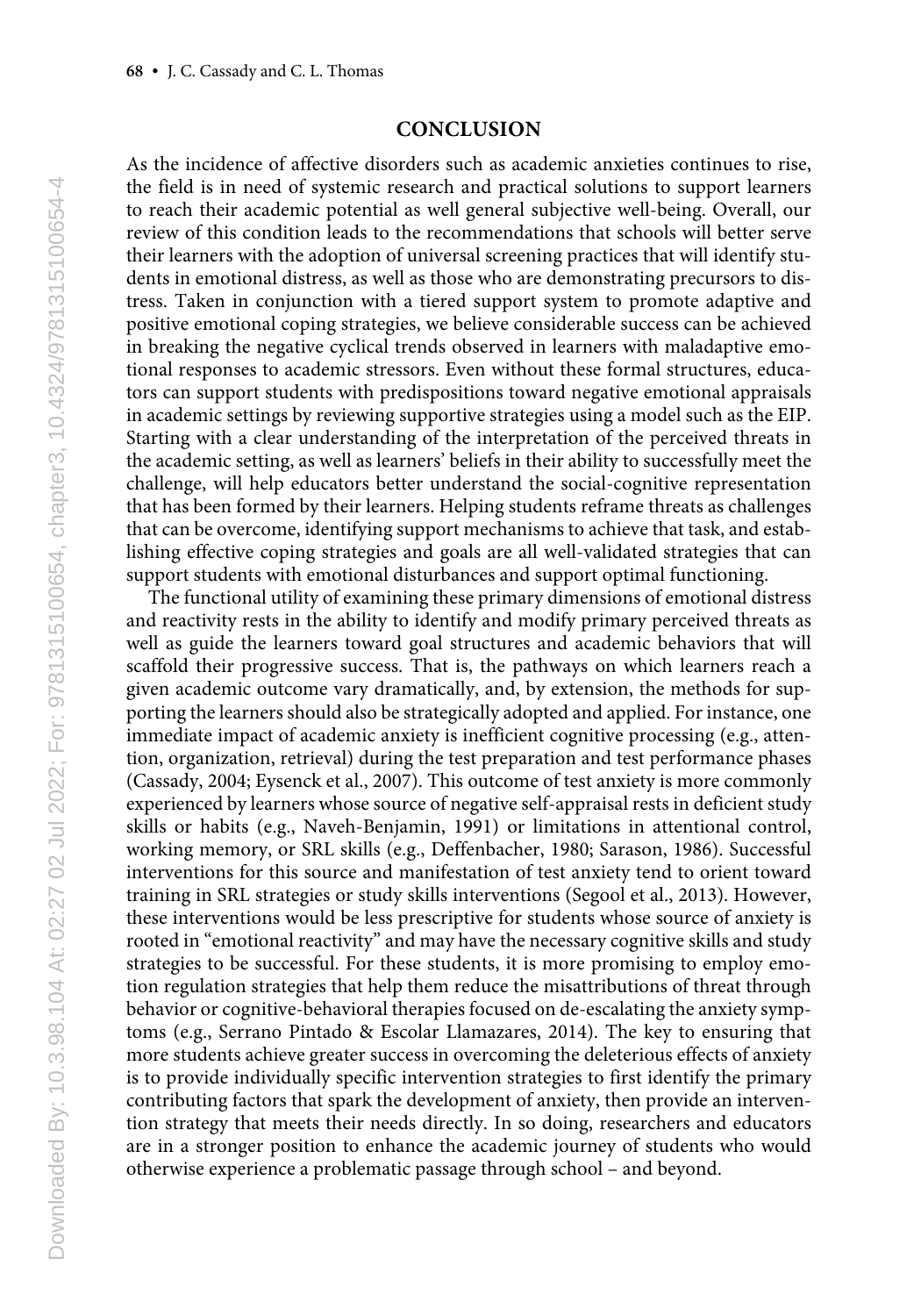#### **REFERENCES**

- Achenbach, T. M., McConaughy, S. H., & Howell, C. T. (1987). Child/adolescent behavioral and emotional problems: Implications of cross-informant correlations for situational specificity. *Psychological Bulletin*, *101*(2), 213. doi:10.1037/0033-2909.101.2.213
- Alpert, R., & Haber, R. N. (1960). Anxiety in academic achievement situations. *Journal of Abnormal and Social Psychology*, *61*(2), 207–215. doi:10.1037/h0045464
- American Psychiatric Association. (2013). *Diagnostic and statistical manual of mental disorders* (5th ed.). Washington, DC: Author.
- Amstadter, A. (2008). Emotion regulation and anxiety disorders. *Journal of Anxiety Disorders*, *22*(2), 211–221.
- Anderson, E. R., & Hope, D. A. (2008). A review of the tripartite model for understanding the link between anxiety and depression in youth. *Clinical Psychology Review*, *28*(2), 275–287. doi:10.1016/j.cpr.2007.05.004
- Armstrong, K. H., Dedrick, R. F., & Greenbaum, P. E. (2003). Factors associated with community adjustment of young adults with serious emotional disturbance: A longitudinal analysis. *Journal of Emotional and Behavioral Disorders*, *11*(2), 66–76. doi:10.1177/106342660301100201
- Atkinson, M., & Hornby, G. (2002). *Mental health handbook for schools*. New York, NY: Routledge.
- Bandura, A. (2005). The evolution of social cognitive theory. In K. Smith, & M. A. Hitt (Eds.), *Great minds in management: The process of theory development* (pp. 9–35). New York: Oxford University Press.
- Banks, J., & McCoy, S. (2011). *A study on the prevalence of special educational needs*. *Dublin: NCSE*.
- Beare, P. L., & Lynch, E. C. (1986). Underidentification of preschool children at risk for behavioral disorders. *Behavioral Disorders*, *11*(3), 177–183.
- Bjork, R. A., Dunlosky, J., & Kornell, N. (2013). Self-regulated learning: Beliefs, techniques, and illusions. *Annual Review of Psychology*, *64*, 417–444.
- Bradshaw, C. P., Buckley, J. A., & Ialongo, N. S. (2008). School-based service utilization among urban children with early onset educational and mental health problems: The squeaky wheel phenomenon. *School Psychology Quarterly*, *23*(2), 169–186. doi:10.1037/1045-3830.23.2.169
- Broadbent, D. E. (1971). *Decision and stress*. New York, NY: Academic Press.
- Brown-Chidsey, R., & Steege, M. W. (2010). *Response to intervention: Principles and methods for effective practice* (2nd ed.). New York, NY: Guilford Press.
- Bruhn, A. L., Woods-Groves, S., & Huddle, S. (2014). A preliminary investigation of emotional and behavioral screening practices in K-12 schools. *Education and Treatment of Children*, *37*(4), 611–634. doi:10.1353/ etc.2014.0039
- Bubier, J. L., & Drabick, D. A. (2009). Co-occurring anxiety and disruptive behavior disorders: The roles of anxious symptoms, reactive aggression, and shared risk processes. *Clinical Psychology Review*, *29*(7), 658–669. doi:10.1016/j.cpr.2009.08.005
- Bullis, M., & Cheney, D. (1999). Vocational and transition interventions for adolescents and young adults with emotional or behavioral disorders. *Focus on Exceptional Children*, *31*(7), 1–24.
- Carter, E. W., & Wehby, J. H. (2003). Job performance of transition-age youth with emotional and behavioral disorders. *Exceptional Children*, *69*(4), 449–465. doi:https://doi.org/10.1177/001440290306900404
- Carver, C. S., Scheier, M. F., & Weintraub, J. K. (1989). Assessing coping strategies: A theoretically based approach. *Journal of Personality and Social Psychology*, *56*(2), 267.
- Cassady, J. C. (2004). The influence of cognitive test anxiety across the learning–testing cycle. *Learning and Instruction*, *14*(6), 569–592. doi:10.1016/j.learninstruc.2004.09.002
- Cassady, J. C. (2010). Test anxiety: Contemporary theories and implications for learning. In J. C. Cassady (Ed.), *Anxiety in schools: The causes, consequences, and solutions for academic anxieties* (pp. 5–26). New York, NY: Peter Lang.
- Cassady, J. C. (Ed.). (2010a). *Anxiety in schools: The causes, consequences and solutions for academic anxieties*. New York, NY: Peter Lang.
- Cassady, J. C., & Boseck, J. J. (2008). Educational psychology and emotional intelligence: Toward a functional model for emotional information processing in schools. In J. C. Cassady & M. A. Eissa (Eds.), *Emotional intelligence: Perspectives of educational and positive psychology* (pp. 3–24). New York, NY: Peter Lang.
- Cassady, J. C., & Johnson, R. E. (2002). Cognitive test anxiety and academic performance. *Contemporary Educational Psychology*, *27*(2), 270–295.
- Cassady, J. C., Pierson, E. E., & Starling, J. M. (2019). Predicting student depression with measures of general and academic anxieties. *Frontiers in Education*, *4*(11). doi.org/10.3389/feduc.2019.00011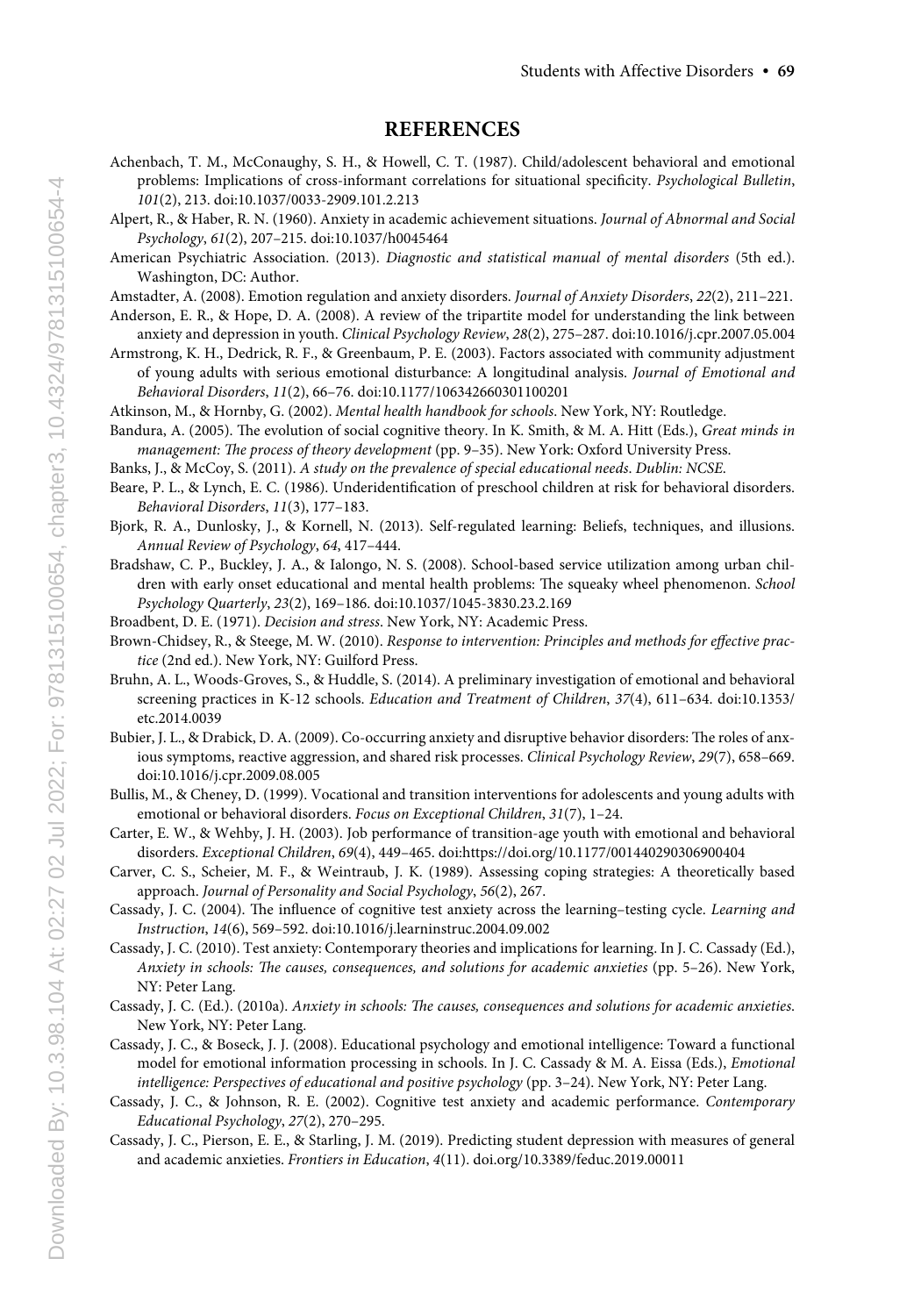- Chakraborti-Ghosh, S. (2008). Understanding behavior disorders: Their perception, acceptance, and treatment: A cross-cultural comparison between India and the United States. *International Journal of Special Education*, *23*(1), 136–146.
- Chakraborti-Ghosh, S., Mofield, E., & Orellana, K. (2010). Cross-cultural comparisons and implications for students with EBD: A decade of understanding. *International Journal of Special Education*, *25*(2), 162–170.
- Chen, I. J., & Chang, C. I. (2009). Cognitive load theory: An empirical study of anxiety and task performance in language learning. *Electronic Journal of Research in Educational Psychology*, *7*(2), 729–746.
- Cheney, D., Flower, A., & Templeton, T. (2008). Applying response to intervention metrics in the social domain for students at risk of developing emotional or behavioral disorders. *The Journal of Special Education*, *42*(2), 108–126. doi:10.1177/0022466907313349
- Couch, J. V., Garber, T. B., & Turner, W. E. (1983). Facilitating and debilitating test anxiety and academic achievement. *The Psychological Record*, *33*(2), 237–244.
- Crick, N. R., & Dodge, K. A. (1994). A review and reformulation of social information-processing mechanisms in children's social adjustment. *Psychological Bulletin*, *115*(1), 74–101. doi:10.1037/0033-2909.115.1.74
- De Raedt, R., & Koster, E. H. (2010). Understanding vulnerability for depression from a cognitive neuroscience perspective: A reappraisal of attentional factors and a new conceptual framework. *Cognitive*. *Affective, & Behavioral Neuroscience*, *10*(1), 50–70. doi:*10.3758/CABN.10.1.50*
- Deffenbacher, J. L. (1980). Worry and emotionality in test anxiety. In I.G. Sarason (Ed.), *Test anxiety: Theory, research, and applications* (pp. 111–128). Hillsdale, NJ: Lawrence Erlbaum.
- Donovan, M. S., & Cross, C. T. (2002). *Minority students in special and gifted education*. Washington, DC: National Academies Press.
- Dunlosky, J., Rawson, K. A., Marsh, E. J., Nathan, M. J., & Willingham, D. T. (2013). Improving students' learning with effective learning techniques: Promising directions from cognitive and educational psychology. *Psychological Science in the Public Interest*, *14*, 4–58. doi:10.1177/1529100612453266
- Easterbrook, J. A. (1959). The effect of emotion on cue utilization and the organization of behavior. *Psychological Review*, *66*(3), 183–201. doi:10.1037/h0047707
- Ergene, T. (2003). Effective interventions on test anxiety reduction: A meta-analysis. *School Psychology International*, *24*(3), 313–328. doi:10.1177/01430343030243004
- Eysenck, M. W., Derakshan, N., Santos, R., & Calvo, M. G. (2007). Anxiety and cognitive performance: Attentional control theory. *European Journal of Personality*, *6*, 177–198. doi:10.1037/1528-3542.7.2.336
- Fletcher, J. M., & Vaughn, S. (2009). Response to intervention: Preventing and remediating academic difficulties. *Child Development Perspectives*, *3*(1), 30–37. doi:10.1111/j.1750-8606.2008.00072.x
- Fletcher, K. L., & Cassady, J. C. (2010). Overcoming academic anxieties: Promoting effective coping and selfregulation strategies. In J. C. Cassady (Ed.), *Anxiety in schools: The causes, consequences, and solutions for academic anxieties* (pp. 177–200). New York, NY: Peter Lang.
- Folkman, S., Lazarus, R. S., Dunkel-Schetter, C., DeLongis, A., & Gruen, R. J. (1986). Dynamics of a stressful encounter: Cognitive appraisal, coping, and encounter outcomes. *Journal of Personality and Social Psychology*, *50*(5), 992.
- Friedman, I. A., & Bendas-Jacob, O. (1997). Measuring perceived test anxiety in adolescents: A self-report scale. *Educational and Psychological Measurement*, *57*(6), 1035–1046.
- Garber, J., & Weersing, V. R. (2010). Comorbidity of anxiety and depression in youth: Implications for treatment and prevention. *Clinical Psychology: Science and Practice*, *17*(4), 293–306.
- Glaser, B. A., Calhoun, G. B., Bradshaw, C. P., Bates, J. M., & Socherman, R. E. (2001). Multi- observer assessment of problem behavior in adjudicated youths: Patterns of discrepancies. *Child & Family Behavior Therapy*, *23*(2), 33–45. doi:10.1300/J019v23n02\_03
- Glass, D. C., & Singer, J. E. (1972). *Urban stress: Experiments on noise and social stressors*. New York, NY: Academic Press.
- Glover, T. A., & Albers, C. A. (2007). Considerations for evaluating universal screening assessments. *Journal of School Psychology*, *45*(2), 117–135. doi:10.1016/j.jsp.2006.05.005
- Greenberg, M. T., Domitrovich, C., & Bumbarger, B. (1999). *Preventing mental disorders in school-aged children: A review of the effectiveness of prevention programs*. University Park, PA: Prevention Research Center for the Promotion of Human Development, Pennsylvania State University.
- Gresham, F. M., & Kern, L. (2004). Internalizing behavior problems in children and adolescents. In R. B. Rutherford, Jr, M. M. Quinn, & S. R. Mathur (Eds.), *Handbook of research in emotional and behavioral disorders* (pp. 262–281). New York, NY: Guilford Press.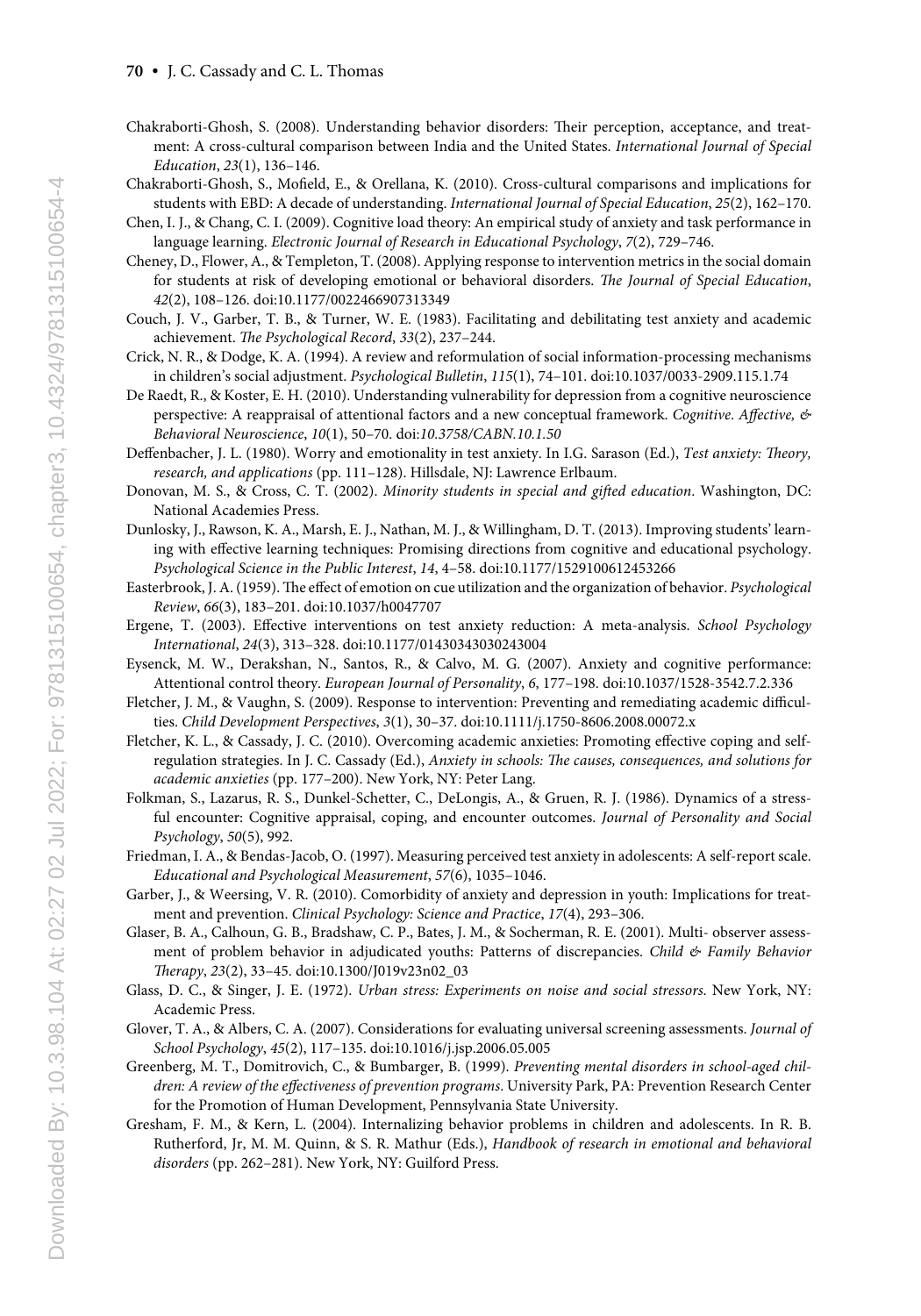- Grosche, M., & Volpe, R. J. (2013). Response-to-intervention (RTI) as a model to facilitate inclusion for students with learning and behaviour problems. *European Journal of Special Needs Education*, *28*, 254–269. doi:http://dx.doi.org/10.1080/08856257.2013.768452
- Gross, J. J. (1998). The emerging field of emotion regulation: An integrative review. *Review of General Psychology*, *2*, 271–299.

Gross, J. J. (2015). Emotion regulation: Current status and future prospects. *Psychological Inquiry*, *26*, 1–15.

- Hartman, S., Wasieleski, D. T., & Whatley, M. A. (2016). Just breathe: The effects of emotional dysregulation and test anxiety on GPA. *College Student Journal*, *51*(1), 142–150.
- Hembree, R. (1988). Correlates, causes, effects, and treatment of test anxiety. *Review of Educational Research*, *58*(1), 47–77. doi:10.3102/00346543058001047
- Hoagwood, K., Burns, B. J., Kiser, L., Ringeisen, H., & Schoenwald, S. K. (2001). Evidence-based practice in child and adolescent mental health services. *Psychiatric Services*, *52*(9), 1179–1189. doi:10.1176/appi. ps.52.9.1179
- Hoagwood, K. E., Serene Olin, S., Kerker, B. D., Kratochwill, T. R., Crowe, M., & Saka, N. (2007). Empirically based school interventions targeted at academic and mental health functioning. *Journal of Emotional and Behavioral Disorders*, *15*(2), 66–92. doi:10.1177/10634266070150020301
- Holzel, B. K., Lazar, S. W., Gard, T., Schuman-Olivier, Z., Vago, D. R., & Ott, U. (2011). How does mindfulness meditation work? Proposing mechanisms of action from a conceptual and neural perspective. *Perspectives on Psychological Science*, *6*, 537–559. doi:10.1177/1745691611419671
- Horner, R. H., Sugai, G., & Anderson, C. M. (2010). Examining the evidence base for school-wide positive behavior support. *Focus on Exceptional Children*, *42*(8), 1–14.
- Hughes, K., & Coplan, R. J. (2018). Why classroom climate matters for children high in anxious solitude: A study of differential susceptibility. *School Psychology Quarterly*, *33*(1), 94–102. doi:10.1037/spq0000201 Individuals with Disabilities Education Act, 20 U.S.C §§ 1401 (2004).
- Järvelä, S., Kirschner, P. A., Panadero, E., Malmberg, J., Phielix, C., Jaspers, J., … Järvenoja, H. (2015). Enhancing socially shared regulation in collaborative learning groups: Designing for CSCL regulation tools. *Educational Technology Research and Development*, *63*(1), 125–142. doi:10.1007/s11423-014-9358-1
- Kalechstein, P., Hocevar, D., Zimmer, J. W., & Kalechstein, M. (1989). Procrastination over test preparation and test anxiety. In R. Schwarzer, H. M. van der Ploeg, & G. D. Spiel- Berger (Eds.), *Advances in test anxiety research* (Vol. 6, pp. 63–76). Lisse, The Netherlands: Swets & Zeitlinger.
- Kaufman, P., Alt, M. N., & Chapman, C. D. (2004). Dropout rates in the United States: 2001. Statistical Analysis Report NCES 2005-046. *US Department of Education*.
- Kavanagh, B. E., Harvey, J. T., & Mesagno, C. (2017). Social anxiety mediates the relationship between social connectedness and test anxiety: An exploratory investigation. *Journal of Theoretical Social Psychology*, *1*(2), 60–69.
- Keeley, J., Zayac, R., & Correia, C. (2008). Curvilinear relationships between statistics anxiety and performance among undergraduate students: Evidence for optimal anxiety. *Statistics Education Research Journal*, *7*(1), 4–15.
- Kern, L., Hilt-Panahon, A., & Mukherjee, A. A. (2013). Strategies to address internalizing behavior problems. In B. Cook & M. Tankersley (Eds.), *Research-based practices in special education* (pp. 178–191). Upper Saddle River, NJ: Pearson.
- Kessler, R. C., Berglund, P. A., Demler, O., Jin, R., & Walters, E. E. (2005). Lifetime prevalence and age-of-onset distributions of DSM-IV disorders in the National Comorbidity Survey Replication (NSC-R). *Archives of General Psychiatry*, *62*(6), 593–602. doi:10.1001/archpsyc.62.6.593
- Kitsantas, A., & Zimmerman, B. J. (2009). College students' homework and academic achievement: The mediating role of self-regulatory beliefs. *Metacognition and Learning*, *4*, 97–110. doi:10.1007/s11409-008-9028-y
- Lane, K., Menzies, W., Oakes, W., & Kalberg, J. (2012). *Systematic screenings of behavior to support instruction: From preschool to high school*. New York, NY: Guilford Press.
- Lane, K. L. (2007). Identifying and supporting students at risk for emotional and behavioral disorders within multi-level models: Data driven approaches to conducting secondary interventions with an academic emphasis. *Education and Treatment of Children*, *30*(4), 135–164. doi:10.1353/etc.2007.0026
- Lang, J. W. B., & Lang, J. (2010). Priming competence diminishes the link between cognitive test anxiety and test performance: Implications for the interpretation of test scores. *Psychological Science*, *21*(6), 811–819. doi:10.1177/0956797610369492
- Lazarus, R. S., & Folkman, S. (1984). *Stress, appraisal, and coping*. New York, NY: Springer.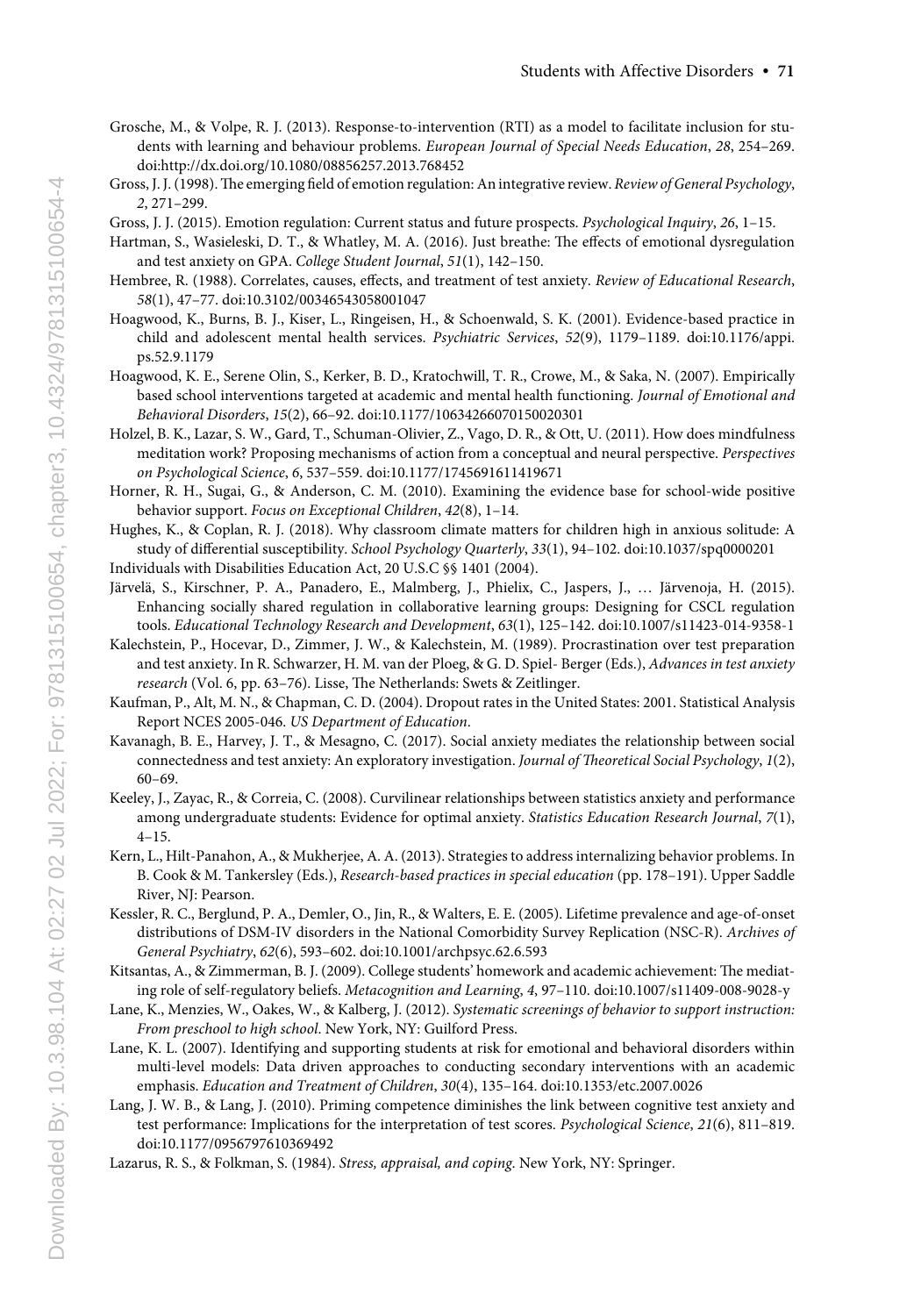- Lazarus, R., & Folkman, S. (1987). Transactional theory and research on emotions and coping. *European Journal of Personality*, *1*(3), 141–169. doi:10.1002/per.2410010304
- Lazarus, R. S. (1993). From psychological stress to the emotions: A history of changing outlooks. *Annual Review of Psychology*, *44*, 1–21. doi:10.1146/annurev.ps.44.020193.000245
- Liebert, R. M., & Morris, L. W. (1967). Cognitive and emotional components of test anxiety: A distinction and some initial data. *Psychological Reports*, *20*(3), 977–978. doi:10.2466/pr0.1967.20.3.975
- Lowe, P. A., Lee, S. W., Witteborg, K. M., Prichard, K. W., Luhr, M. E., Cullinan, C. M., … Janik, M. (2008). The Test Anxiety Inventory for Children and Adolescents (TAICA) examination of the psychometric properties of a new multidimensional measure of test anxiety among elementary and secondary school students. *Journal of Psychoeducational Assessment*, *26*(3), 215–230.
- Marquez, B., Yeaton, P., & Vincent, C. (2014). Behavioral universal screening and progress monitoring with web-based technology. In H. M. Walker & F. M. Gresham (Eds.), *Handbook of evidence-based practices for emotional and behavioral disorders: Applications in schools* (pp. 192–210). New York, NY: Guilford Press.
- Martín, V., Granero, R., Domènech, J. M., & Ezpeleta, L. (2017). Factors related to the comorbidity between oppositional defiant disorder and anxiety disorders in preschool children. *Anxiety, Stress, & Coping*, *30*(2), 228–242. doi:10.1080/10615806.2016.1228897
- Martynowicz, M.J., & Cassady, J.C. (2018). Impacting study behaviors, self-efficacy, satisfaction, and performance: Collective outcomes of strategy instruction and efficacy-based motivational messages. Presented at the 2018 Annual Conference for the Society for the Teaching of Psychology, Phoenix, AZ.
- Mazurek, K., & Winzer, M. A. (Eds.). (1994). *Comparative studies in special education*. Washington, DC: Gallaudet University Press.
- McFarland, J., Hussar, B., de Brey, C., Snyder, T., Wang, X., Wilkinson-Flicker, S., … Bullock Mann, F. (2017). *The condition of education 2017*. NCES 2017-144. Washington, DC: National Center for Education Statistics.
- Meece, J. L., Anderman, E. M., & Anderman, L. H. (2006). Classroom goal structure, student motivation, and academic achievement. *Annual Review of Psychology*, *57*(1), 487–503. doi:10.1146/annurev. psych.56.091103.070258
- Mennin, D. S., Heimberg, R. G., Turk, C. L., & Fresco, D. M. (2002). Applying an emotion regulation framework to integrative approaches to generalized anxiety disorder. *Clinical Psychology: Science and Practice*, *9*, 85–90.
- Merrell, K. W., & Walker, H. M. (2004). Deconstructing a definition: Social maladjustment versus emotional disturbance and moving the EBD field forward. *Psychology in the Schools*, *41*(8), 899–910. doi:10.1002pits.20046
- Morris, R. J., Shah, K., & Morris, Y. P. (2002). Internalizing behavior disorders. In K. Lane, F. Gresham, & T. O'Shaughnessy (Eds.), *Interventions for children with or at risk for emotional and behavioral disorders* (pp. 223–241). Boston, MA: Allyn & Bacon.
- Naveh-Benjamin, M., McKeachie, W. J., & Lin, Y. (1987). Two types of test-anxious students: Support for an information processing model. *Journal of Educational Psychology*, *79*(2), 131–136. doi:10.1037/0022-0663.79.2.131
- Naveh-Benjamin, M. (1991). A comparison of training programs intended for different types of test-anxious students: Further support for an information-processing model. *Journal of Educational Psychology*, *83*(1), 134–139.
- Nelson, J. R., Benner, G. J., Lane, K., & Smith, B. W. (2004). An investigation of the academic achievement of K-12 students with emotional and behavioral disorders in public school settings. *Exceptional Children*, *71*, 59–73. doi:10.1177/001440290407100104
- Newman, L., Wagner, M., Huang, T., Shaver, D., Knokey, A. M., Yu, J., … Cameto, R. (2011). *Secondary school programs and performance of students with disabilities: A special topic report of findings from the National Longitudinal Transition Study-2 (NLTS2). NCSER 2012-3000*. Washington, DC: National Center for Special Education Research.
- Pekrun, R. (2006). The control-value theory of achievement emotions: Assumptions, corollaries, and implications for educational research and practice. *Educational Psychology Review*, *18*, 315–341. doi:10.1007/ s10648-006-9029-9
- Pintrich, P. R. (2004). A conceptual framework for assessing motivation and self-regulated learning in college students. *Educational Psychology Review*, *16*, 385–407. doi:10.1007/s10648-004-0006-x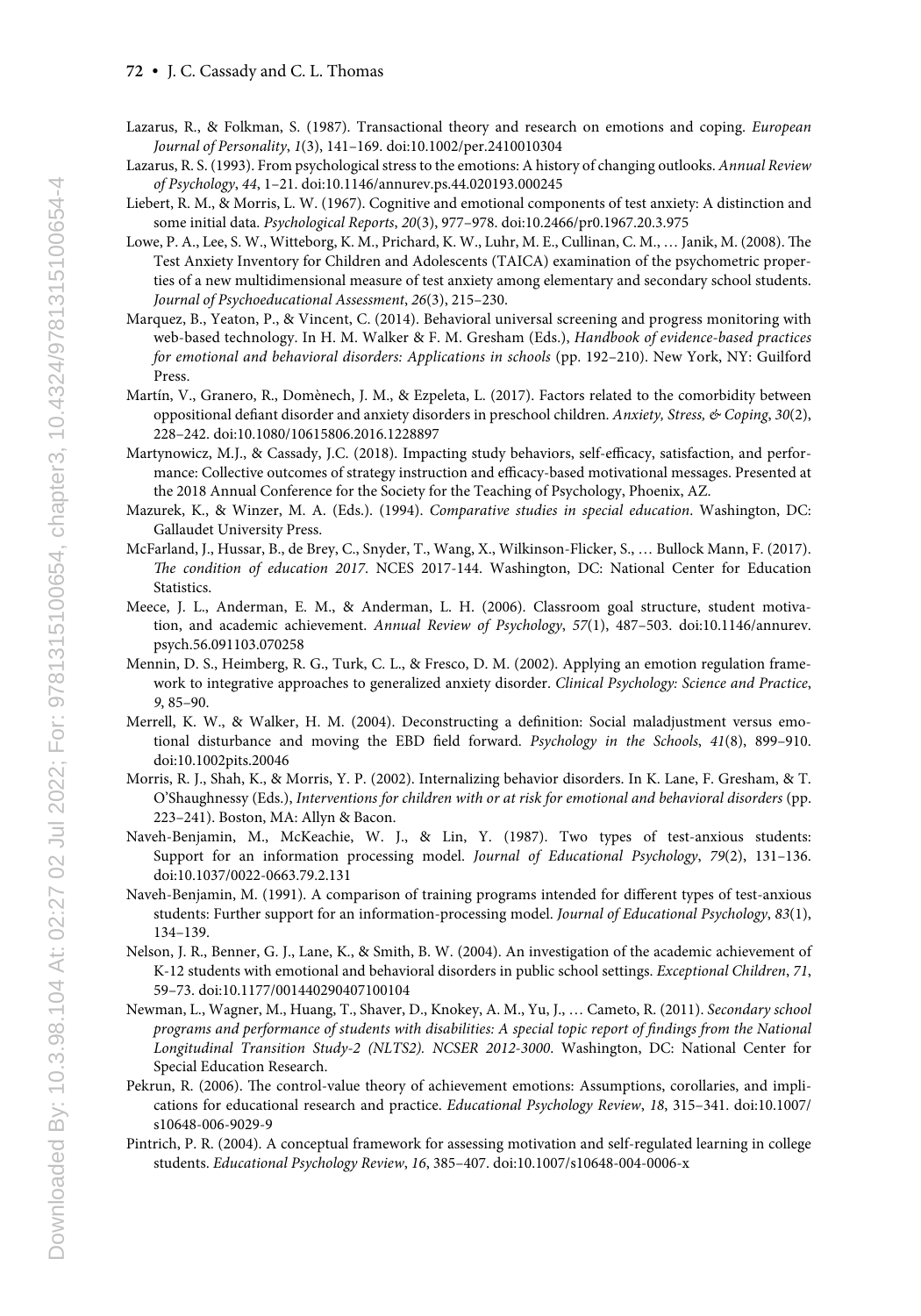- Putwain, D., & Daly, A. L. (2014). Test anxiety prevalence and gender differences in a sample of English secondary school students. *Educational Studies*, *40*(5), 554–570. doi:10.1080/03055698.2014.953914
- Putwain, D. W. (2007). Test anxiety in UK schoolchildren: Prevalence and demographic patterns. *British Journal of Educational Psychology*, *77*(3), 579–593. doi:10.1348/000709906X161704
- Putwain, D. W., Woods, K. A., & Symes, W. (2010). Personal and situational predictors of test anxiety of students in post‐compulsory education. *British Journal of Educational Psychology*, *80*(1), 137–160.
- Quoidbach, J., Mikolajczak, M., & Gross, J. J. (2015). Positive interventions: An emotion regulation perspective. *Psychological Bulletin*, *141*(3), 655–693. doi:10.1037/a0038648
- Raffety, B. D., Smith, R. E., & Ptacek, J. T. (1997). Facilitating and debilitating trait anxiety, situational anxiety, and coping with an anticipated stressor: A process analysis. *Journal of Personality and Social Psychology*, *72*(4), 892. doi:10.1037/0022-3514.72.4.892
- Ramirez, G., & Beilock, S. L. (2011). Writing about testing worries boosts exam performance in the classroom. *Science*, *331*, 211–213. doi:10.1126/science.1199427
- Reid, R., Gonzalez, J. E., Nordness, P. D., Trout, A., & Epstein, M. H. (2004). A meta-analysis of the academic status of students with emotional/behavioral disturbance. *The Journal of Special Education*, *38*(3), 130–143. doi:10.1177/00224669040380030101
- Rhebergen, D., Batelaan, N. M., deGraaf, R., Nolen, W. A., Spijker, J., Beekman, A. T. F., & Penninx, B. W. J. H. (2011). The 7-year course of depression and anxiety in the general population. *Acta Psychiatr Scand*, *123*, 297–306.
- Sarason, I. G. (1986). Test anxiety, worry, and cognitive interference. In R. Schwarzer (Ed.), *Self-related cognitions in anxiety and motivation* (pp. 19–34). Hillsdale, NJ: LEA.
- Schmader, T., & Beilock, S. (2012). An integration of processes that underlie stereotype threat. In M. Inzlicht & T. Schmader (Eds.), *Stereotype threat: Theory, process, and application* (pp. 34–50). New York, NY: Oxford University Press.
- Schmader, T., & Johns, M. (2003). Converging evidence that stereotype threat reduces working memory capacity. *Journal of Personality and Social Psychology*, *85*(3), 440–452. doi:10.1037/0022-3514.85.3.440
- Schunk, D. H., & Zimmerman, B. J. (2003). Self-regulation and learning. In W. M. Reynolds & G. E. Miller (Eds.), *Handbook of psychology* (Vol. 7, pp. 59–78). Hoboken, NJ: Wiley.
- Schwarzer, R., & Jerusalem, M. (1992). Advances in anxiety theory: A cognitive process approach. In K. A. Hagtvet & T. B. Johnsen (Eds.), *Advances in test anxiety research* (Vol. 7, pp. 2–31). Lisse, The Netherlands: Swets & Zeitlinger.
- Seeley, J. R., Severson, H. H., & Fixsen, A. A. M. (2010). Empirically based targeted preventions approaches for addressing externalizing and internalizing behavior disorders. In H. M. Walker & F. M. Gresham (Eds.), *Handbook of evidence-based practices for emotional and behavioral disorders: Applications in schools* (pp. 307–323). New York, NY: Guilford Press.
- Segool, N., Carlson, J., Goforth, A., von der Embse, N., & Barterian, J. (2013). Heightened test anxiety among young children: Elementary school students' anxious responses to high-stakes testing. *Psychology in the Schools*, *50*(5), 489–499. doi:10.1002/pits.21689
- Serrano Pintado, I., & Escolar Llamazares, M. C. (2014). Description of the general procedure of a stress inoculation program to cope with test anxiety. *Psychology*, *5*, 956–965. doi:10.4236/psych.2014.58106
- Shim, S., & Ryan, A. (2005). Changes in self-efficacy, challenge avoidance, and intrinsic value in response to grades: The role of achievement goals. *The Journal of Experimental Education*, *73*(4), 333–349. doi:10.3200/ JEXE.73.4.333-349
- Stouthamer-Loeber, M., & Loeber, R. (2002). Lost opportunities for intervention: Undetected markers for the development of serious juvenile delinquency. *Criminal Behaviour and Mental Health*, *12*(1), 69–82. doi:10.1002/cbm.487
- Sugai, G., & Horner, R. H. (2009). Responsiveness-to-intervention and school-wide positive behavior supports: Integration of multi-tiered system approaches. *Exceptionality*, *17*(4), 223–237. doi:10.15241/jzd.6.3.220
- Thomas, C. L., Cassady, J. C., & Heller, M. L. (2017). The influence of emotional intelligence, cognitive test anxiety, and coping strategies on undergraduate academic performance. *Learning and Individual Differences*, *55*, 40–48. doi:10.1016/j.lindif.2017.03.001
- U.S. Department of Health and Human Services. (1999). *Mental health: A report of the Surgeon General*. Washington, DC: Author.
- Van Yperen, N. W. (2007). Performing well in an evaluative situation: The roles of perceived competence and taskirrelevant interfering thoughts. *Anxiety, Stress, & Coping*, *20*(4), 409–419. doi:10.1080/106158000701628876